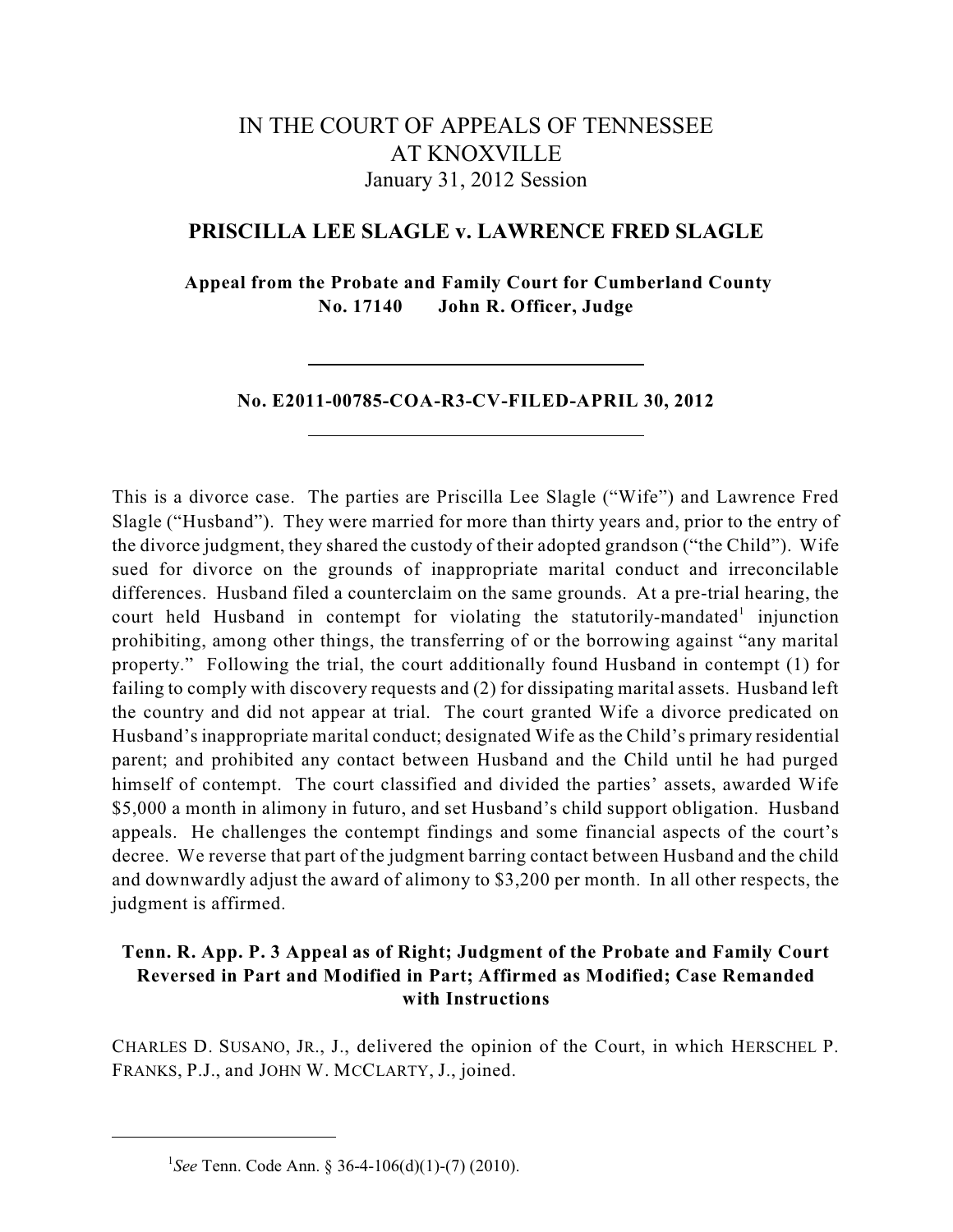Thomas F. Bloom, Nashville, Tennessee, for the appellant, Lawrence Fred Slagle.

Randal R. Boston and Kevin D. Poore, Crossville, Tennessee, for the appellee, Priscilla Lee Slagle.

### **OPINION**

### I.

Husband and Wife met in 1967, when Wife was 14 years old. They began dating and the following year their daughter Lisa was born. The parties established a home and married in 1980. In 2000, Lisa gave birth to the Child – a son named Jesse. Wife testified that a few months after the Child was born, Lisa began suffering from depression and became disabled and was unable to care for the Child. As a result, Husband and Wife adopted the Child and have raised him since infancy. At the time of trial, Husband was 67, Wife was 57, and the Child was 10. In addition to Wife and the Child, both Wife's elderly mother and the parties' daughter, Lisa, were living with the parties. We will now summarize the operative facts and the testimony presented in the proceedings below. It should be remembered that, because Husband did not appear at the December 2010 trial, his testimony is limited to that given by him at the August 2009 contempt hearing.

Husband worked in the travel and resort development businesses. For 21 years, throughout the 1970s and at the beginning of the marriage, he worked for a development company called Fairfield Communities located in Virginia. In the late 1980s, Husband and Wife relocated to Crossville. They later left and returned there more than once, while Husband pursued business ventures outside the country. In all, Husband worked in South Africa for eight years and on St. Maarten Island for three years. In 2004, Husband established his company, "World Vacations," a member-managed corporation with Husband as the sole member. At the time of trial, it continued to be active under the name of "Universal Dreams, NV." In addition, Husband established another business, "Marine Vacations." Wife testified that he subsequently sold it in 2006 for \$500,000.<sup>2</sup> Wife had kept the company's books and said all of the earnings from Husband's business ventures were deposited into bank accounts in the United States. Husband agreed that in 2005 and 2006, he began taking Wife's name off of the parties' joint accounts and placing them in his name alone. He also closed other accounts. At the time of trial, Husband held an account at an offshore bank on St. Maarten.

 $\rm^2$ Few details regarding the company were provided and its relationship, if any, with World Vacations is unclear from the record before us; some testimony indicates that it was "World Vacations" that Husband sold and later regained.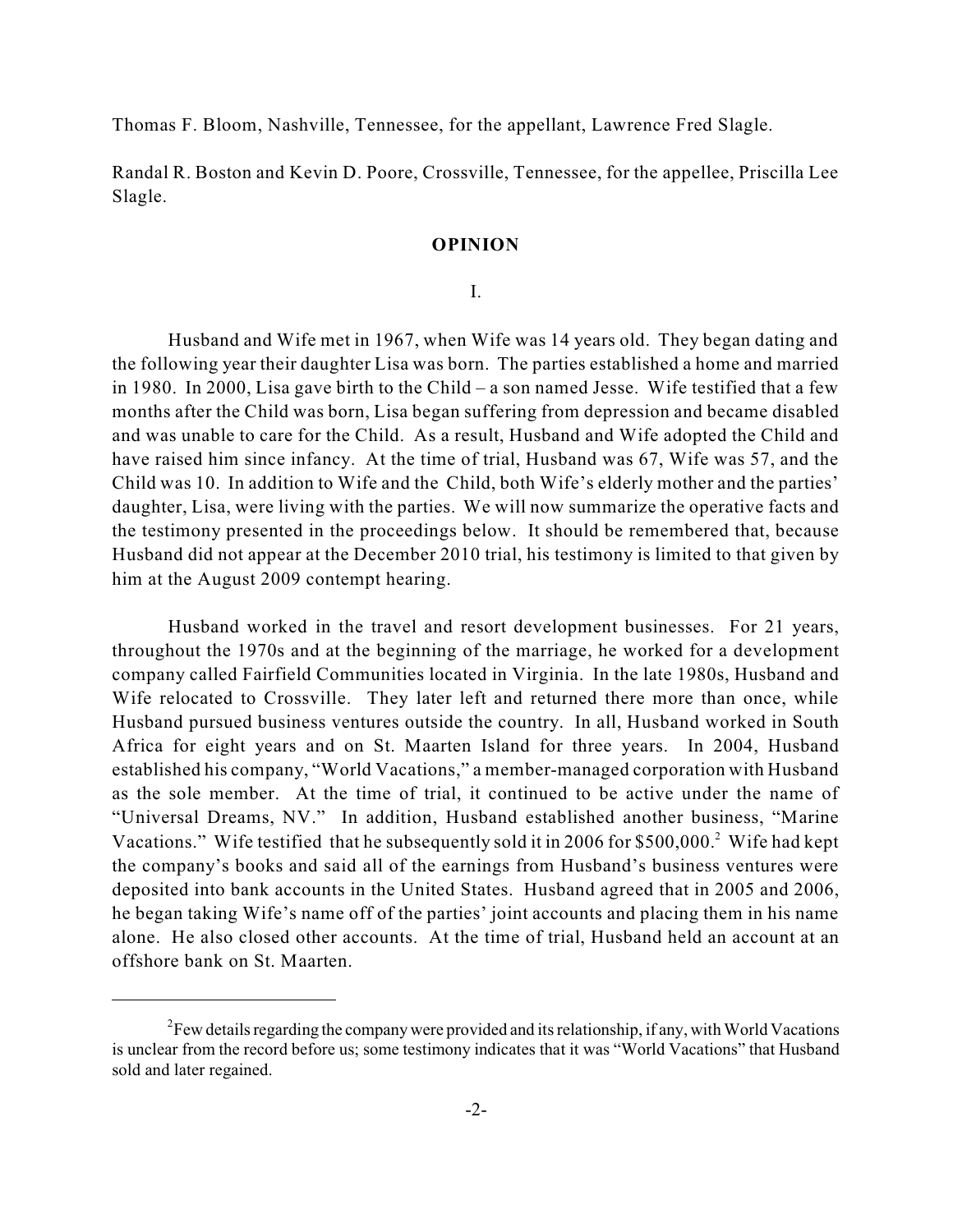At the time of the marriage, Wife had her GED and also worked for Fairfield Communities. After the marriage, she began college; she graduated with a business degree in 1985 and became a certified public accountant. While in Virginia, Wife worked, but left her job when the parties moved to Crossville. From that time on, Wife worked intermittently, repeatedly leaving her employment every few years, at Husband's request, to help him with his foreign business ventures. For a time, she worked in Crossville for MasterCorp, earning over \$30,000 a year. This was her best-paying position. She was there until 1996, when the parties returned to South Africa. Later, Wife worked for Crossville Realty, in which Husband had an interest, and for a local CPA's office. In 2003, the parties moved to St. Maarten and Wife worked, without pay, for Husband's company, until she decided to end the marriage. According to Wife, she maintained her CPA license until 2004, when Husband told her she would not need to work anymore and didn't need to keep her license. Wife testified that her license is in an inactive status, and that reactivation required her to complete 80 hours of continuing education classes at a cost of \$2,500. Wife said she did not have the necessary funds and had been unable to find a job with an employer who would pay the reactivation fees for her.

Wife testified that in 2006 the marriage was especially strained. By April 2007, the situation became worse and Wife felt that she and the Child needed to leave Husband. That month, Wife said things were "strange." Husband had been shredding many documents and became "real agitated" when Wife refused to sign their tax return. She suggested that they have everything appraised, split it 50/50, and go their separate ways. Wife said Husband responded by telling her that she would die "an old lonely penniless bitch" and threatened her that "you're not going to get one damn red cent. I will blow your damn ass away." Wife said this "was it," and two weeks later she left with the Child while Husband was out of the country.

On April 28, 2007, Wife called Husband in St. Maarten and told him she was divorcing him. Husband scheduled a return to Crossville the following day only to find that Wife and the Child had left the marital home. When Wife left, she removed \$16,000 in cash and a \$12,000 check made out to her from a safe of property. Husband met with an attorney that same day. Wife filed her complaint, accompanied by the standard injunction, on April 30, 2007. The return of service is not included in the record, but other evidence indicates that Husband was served on May 3, 2007. Beginning the following day, Husband started to engage in transactionsinvolving marital funds held in various business and personal accounts and other marital property that later led the trial court to hold him in contempt for dissipation of marital assets in willful violation of the temporary injunction.

The proof shows that on May 1, after meeting with his attorney, Husband cashed a CD in the Child's name for \$72,973.24. On May 4, 2007, Husband withdrew \$110,000 from his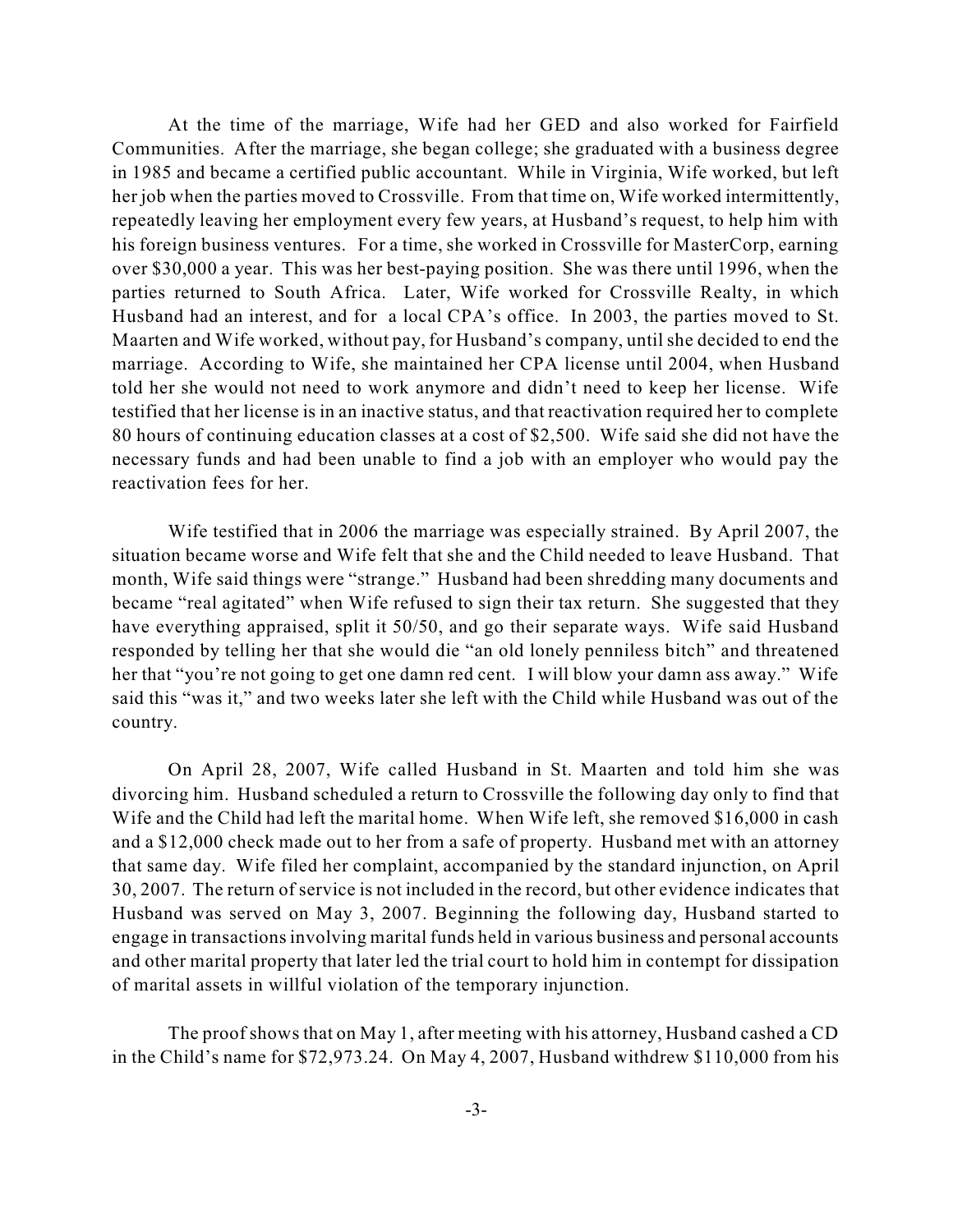company's account, leaving a balance of \$484, and another \$15,000 from a personal checking account at U.S. Bank, leaving a balance of \$5,215. That same day, he also obtained a loan from U.S. Bank for \$200,150 secured by a money market account at the bank. On May 7, Husband obtained a \$200,000 loan from Progressive Bank, this loan secured with two certificates of deposit. The first loan stated a purpose of "other," while the second stated "consumer business start up costs;" both loans were repaid within two months with the CDs and money market funds that had been securing them. On or about July 18, Husband transferred \$248,506.44 held in a U.S. Bank IRA to "Lincoln Financial FBO Fred Slagle" to open a new retirement annuity.

According to Husband's testimony at the hearing in August 2010, the proceeds from the May 2007 loans, the Child's CD, and additional funds – totaling over \$500,000 in all – were expended in a " bad investment" and lost. He said he was the managing partner of a joint venture in which he invested the money with the partners who had earlier purchased his World Vacations company. Husband said he was unable to run the business because of the divorce proceedings, and his partners backed out of the venture but kept his money. Husband said that because he had been a faithful investor, the partners had since decided to return the World Vacations business to him in compensation for his losses. Husband had no documentation for the bad investment he supposedly made, explaining that "these people deal in cash." Questioned regarding the timing of the deal, Husband said that the negotiations lasted over a year before the partners met in February 2007 and again in April 2007 and "from there it all blew up." Husband agreed that only \$30,000 of the money he lost was paid before the divorce was filed; the remaining funds that he obtained in May 2007 were later picked up by his partners' representatives. Asked to name the persons to whom he gave the money, Husband repeatedly exercised his 5th Amendment right against selfincrimination.

Husband stated his current monthly income was \$3,700 a month; this included his social security and annuity income of \$2,800 a month and \$900 a month in social security benefits for the Child. In addition to child support, Husband paid the Child's private school tuition and related expenses. He testified he had paid for clothing, dental and other expenses to "totally support [the Child] 100%." Husband last had physical contact with the Child in September 2009. Mother acknowledged that Husband and the Child had expressed love for each other and said that she continued to allow the Child to communicate with Husband by telephone. She agreed that while she was the primary caregiver, Husband had been actively involved in the Child's life until he left the country in late 2009. Wife had no objection to Husband spending time with the Child but did express some concern about threats he had made about kidnaping the Child.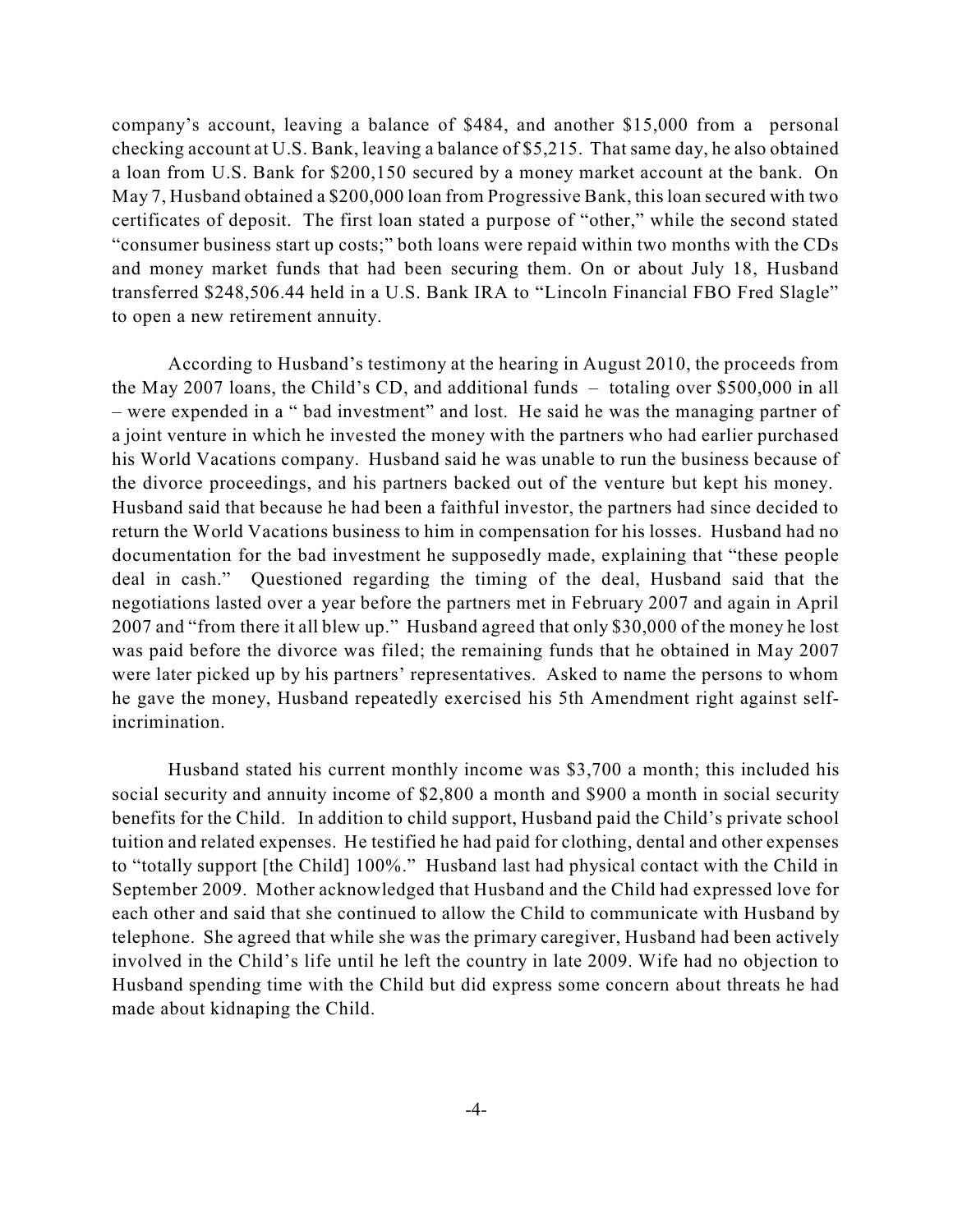At the time of trial, Husband had not paid any pendente lite-ordered alimony for the past 14 months. Wife and Child lived in the paid-for marital home, a five-bedroom house in Crossville. The 2007 tax appraisal valued the home at \$323,800, while a May 2010 courtordered appraisal set the value at \$260,000. Wife kept possession of the 2005 Toyota she drove, valued at \$5,000, while Husband kept three other vehicles with an estimated combined value of \$50,000.

Wife presented a list of her job-seeking activities since she filed for divorce. She had applied for 76 positions or employment agencies without success. She attributed her difficulty finding a job as an accountant to several factors including her age, lack of experience, and frequent, lengthy breaks in her employment. She could not foresee ever achieving the kind of income Husband had generated during the marriage or enjoying a similar lifestyle. Wife testified that she was "barely getting by" on the income of \$2,116 that she received from social security and child support each month and had relied on credit cards, some of which had gone into collection. Her "minimum" monthly expenses totaled \$2701, excluding health insurance for herself. Wife testified that she had some health issues, but nothing that prevented her from caring for the Child, her elderly mother, or the parties' grown daughter. Wife said that Husband had a heart attack in 2005, but underwent surgery and "got over that."

The trial court granted a divorce to Wife on the ground of Husband's inappropriate marital conduct and dismissed Husband's counterclaim. The trial court expressly found that Husband's conduct "caused anguish or distress to [Wife] . . . that rendered continued cohabitation improper, intolerable, or unacceptable." Further, the court made Wife the primary residential parent of the Child, set Husband's child support obligation at \$1,434.50 per month, awarded Wife alimony in futuro of \$5,000 per month, and equally divided the parties' assets, which the court valued at approximately \$2.2 million. Wife was awarded the marital home, its contents, and certain other specific assets. Included in its valuation of assets was roughly \$600,000 the court found Husband dissipated after the complaint was filed and over \$776,000 in deposits to his business and personal bank accounts over a fouryear period leading up to the trial. In addition, the court ordered Husband to pay Wife's legal fees in the amount of \$73,000 out of his half of the marital assets, and awarded Wife a judgment for past due alimony in the amount of \$14,000. After awarding Wife \$327,508.50 in specific marital property, the court awarded Wife an additional \$722,491.50, representing the balance of her one-half share of the marital estate.

Pertinent provisions of the final decree are as follows:

As to parenting of the parties['] minor [C]hild . . . until such time as [Husband] has reappeared and shown evidence of his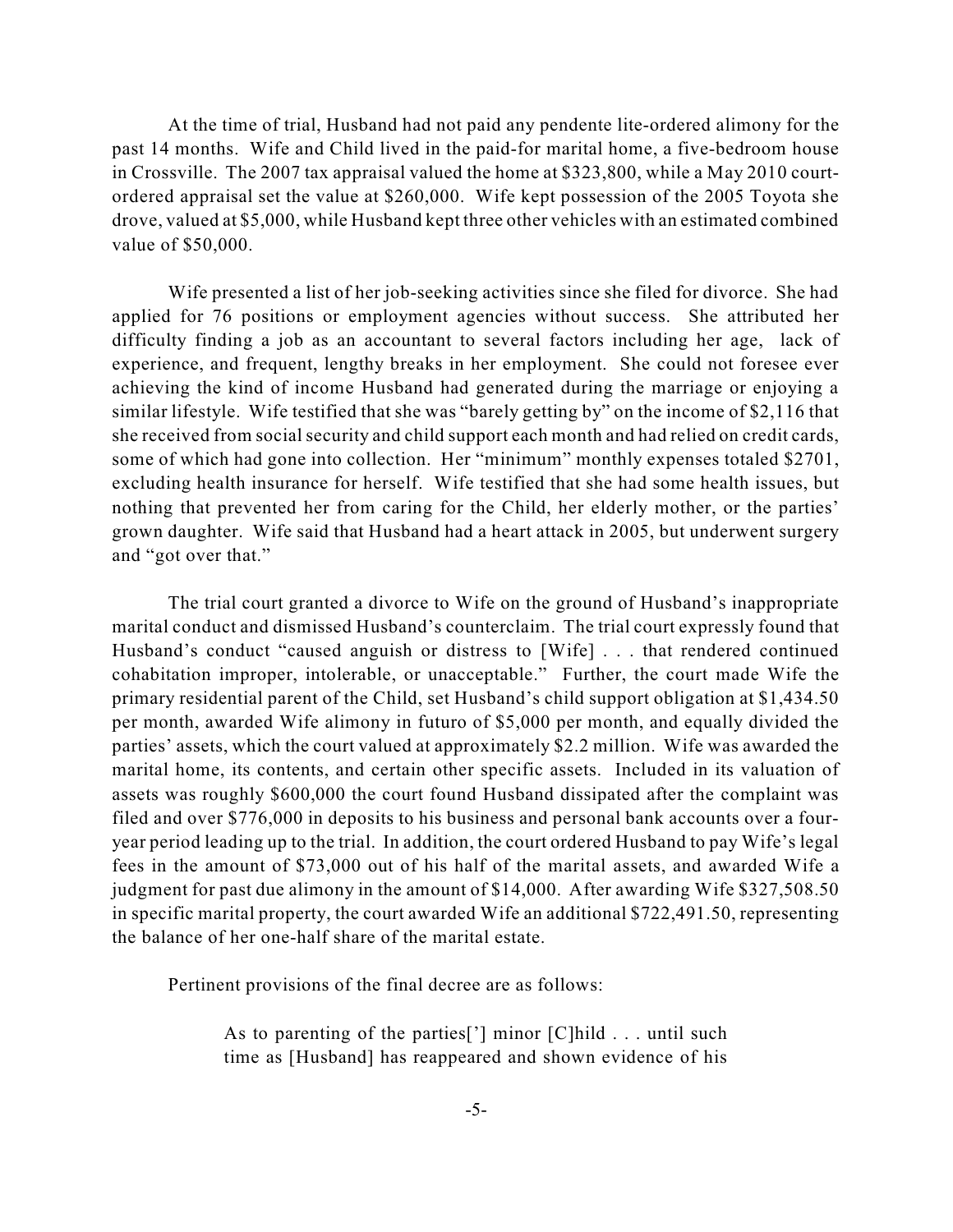parenting skills, accepted his obligations in this litigation, and especially dispelled the risk that he would remove the [C]hild from the jurisdiction of this court in the manner that he has removed himself, he shall have no parenting time with the [C]hild and this decree shall enjoin him from having any contact with the [C]hild.

\* \* \*

The child support amount pursuant to the child support guidelines would be \$1,737 per month. [Husband], after the deviation of \$312.50 per month would owe unto [Wife] \$1,434.50 in child support per month.

\* \* \*

[Wife] shall be granted permanent alimony in the amount of \$5,000 per month. The payments shall be retroactive to January 1, 2011 and shall begin immediately.

\* \* \*

The total assets of the parties set forth in the finding of facts (APPROXIMATELY \$2.2 million) shall be divided equally, subject to a reduction of [Husband's] portion by the alimony, support obligation, attorney fee obligations, etc, which have accrued and been previously mentioned . . . .

All legal fees incurred by [Wife] in the amount of \$73,000 shall be paid by [Husband] out of his one half of the marital assets awarded to him.

[Wife] is additionally awarded a judgment for past due temporary alimony in the amount of \$14,000 . . . against [Husband] out of his portion of the marital assets awarded to him . . . .

[Wife] is *specifically* awarded the parties['] marital home at ... Crossville, Tennessee. . . .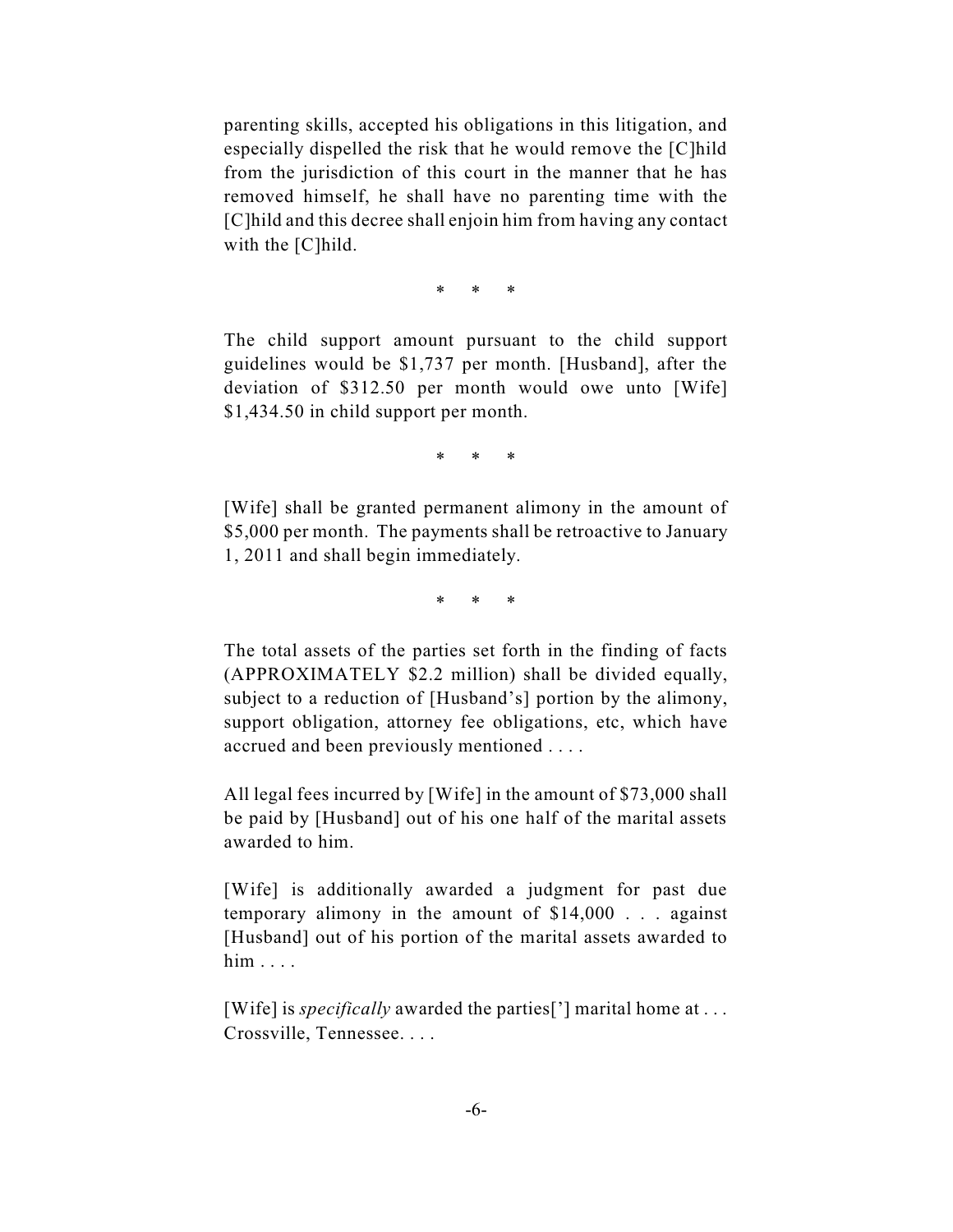All the right, title and interest in the marital home is divested out of [Husband] and vested into [Wife] as separate property of [Wife] as distribution of marital property. The property was appraised at \$260,000 . . . in 2010 and that is the amount credited to [Wife's] one half of the marital assets.

All other identifiable assets, specifically including the World Vacations bank account ending in 7121 (\$36,650.95 as of October 31, 2010) and the US bank account ending in 7522 (\$4,638.05 as of November 5, 2010) are awarded to [Wife]. If the funds in those accounts no longer exist, then [Wife] shall be awarded a judgment in the amount of \$41,289. . . .

[Wife] is further awarded all property at the marital home and residence including the Toyota Prius that she is currently driving.

[Wife] has been specifically awarded \$327,508.50 in marital property and the total marital assets proven were approximately \$2.2 million[].

Therefore, [Wife] is additionally awarded a judgment of \$772,491.50 against [Husband] for which execution may issue.

[Husband] shall pay and save harmless [Wife] from all marital debts.

[Husband's] conduct in this manner has been reprehensible and the prior ruling of this court holding [Husband] in contempt remains in effect.

(Capitalization and emphasis in original).

Husband timely filed a notice of appeal. He does not contest the granting of the divorce to Wife, but does challenge the classification of certain property, the calculation of his child support obligation, and the award of alimony in futuro as well as the finding of contempt and resulting punishment.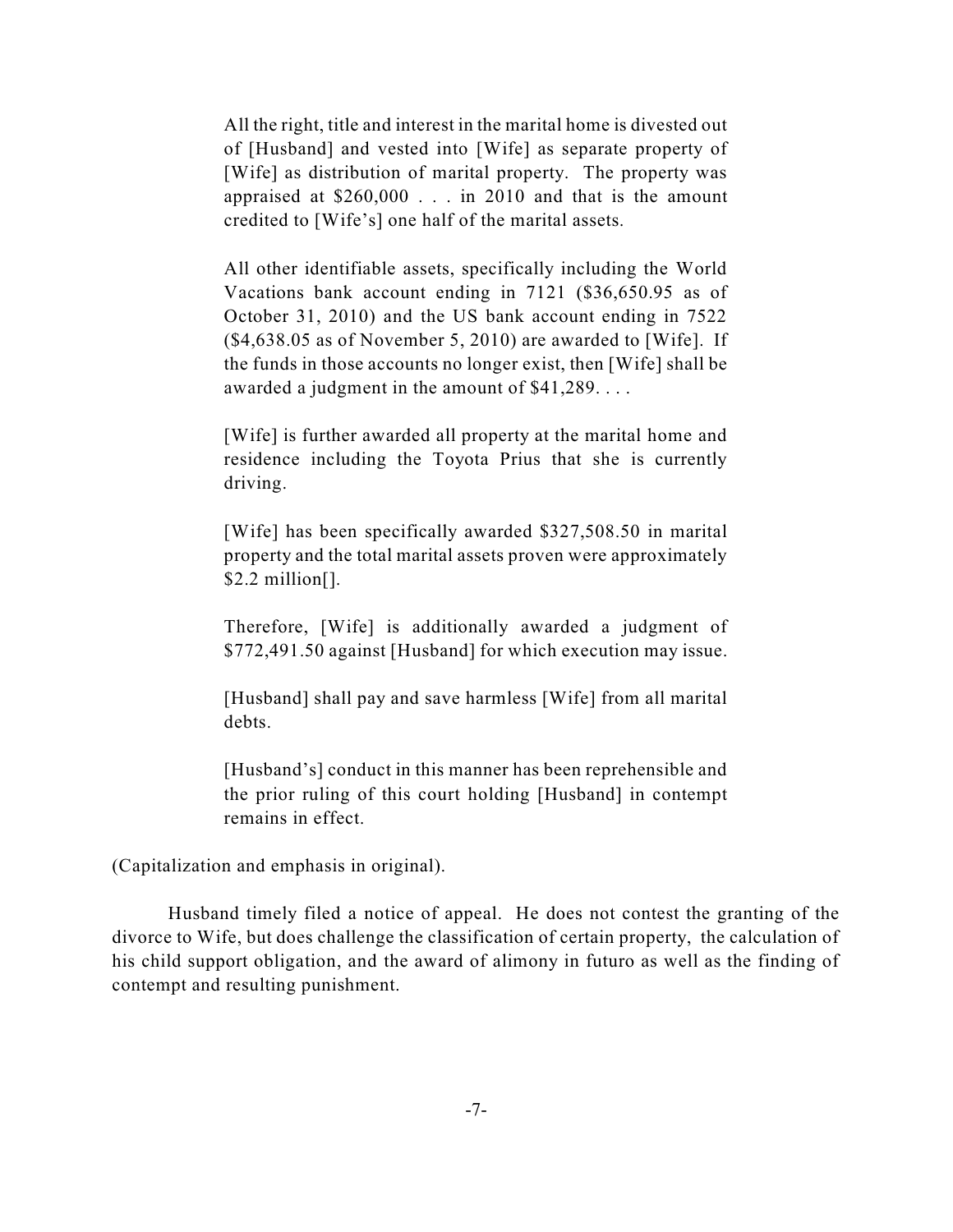II.

Husband presents issues for our review that we restate as follows:

1. The trial court abused its discretion in holding Husband in contempt and banning contact with the Child as punishment.

2. The trial court erred in its classification of marital property.

3. The trial court abused its discretion in awarding Wife alimony in futuro.

4. The trial court erred in its calculation of Husband's monthly income for child support purposes.

### III.

Our review is de novo; however, the record developed below comes to us accompanied by a presumption of the correctness of the trial court's findings, which presumption we must honor "unless the preponderance of the evidence is otherwise." Rule 13(d), T.R.A.P. The trial court's conclusions of law are not accorded the same deference. *Adams v. Dean Roofing Co., Inc.*, 715 S.W.2d 341, 343 (Tenn. App. 1986). "Where the issue for decision depends on the determination of the credibility of witnesses, the trial court is the best judge of the credibility and its findings of credibility are entitled to great weight. This is true because the trial court alone has the opportunity to observe the appearance and the demeanor of the witnesses." *Tenn-Tex Properties v. Brownell Electro*., 778 S.W.2d 423, 426 (Tenn. 1989).

## IV.

# A.

Husband's first two issues revolve around the trial court's order holding him in civil contempt for violating the temporary injunction mandated by statute. His contempt was based upon his obtaining of new "business" loans and paying them off with marital funds after the divorce was filed. In this regard, he contends that (1) Wife failed to prove that he was served with the injunction before the transactions at issue; and (2) the transactions were made in the ordinary course of Husband's business and fulfilled a commitment that pre-dated the filing of the complaint. In any event, Husband concludes that his actions cannot be deemed willful. Husband further submits that denying him all contact with the Child until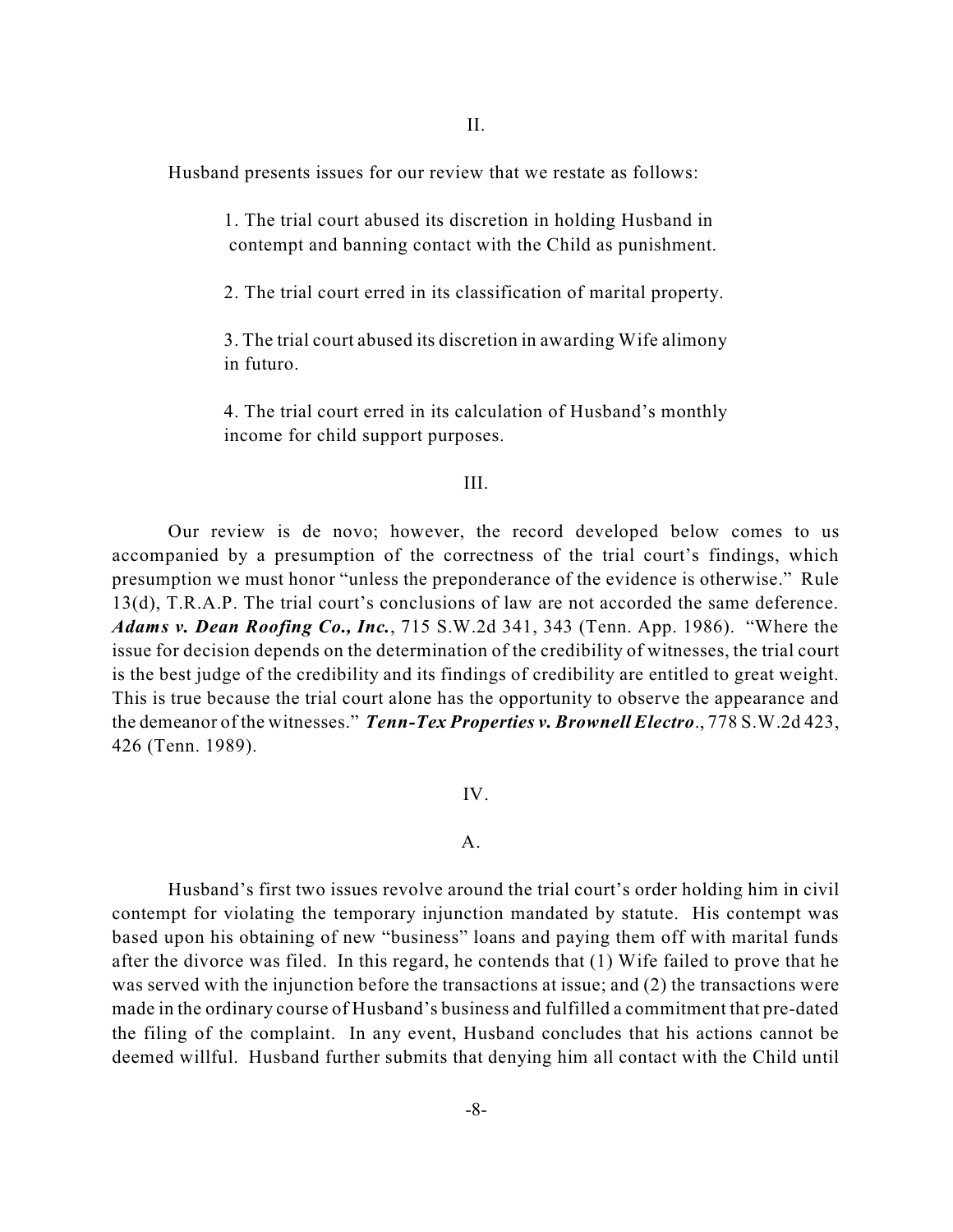the contempt is purged violates Husband's constitutional rights, is unrelated to his offense, and is not a permitted form of punishment given the policy considerations favoring visitation between non-custodial parents and their children. In this section, we address these related issues in turn.

The Supreme Court has described civil contempt as follows:

Civil contempt occurs when a person refuses or fails to comply with a court order and a contempt action is brought to enforce private rights. If imprisonment is ordered in a civil contempt case, it is remedial and coercive in character, designed to compel the contemnor to comply with the court's order. Compliance will result in immediate release from prison. Therefore, it has often been said that in a civil contempt case, the contemnor "carries the keys to his prison in his own pocket…."

*Black v. Blount*, 938 S.W.2d 394, 398 (Tenn. 1996) (internal citations omitted).

In the final decree, the trial court summarized the basis for its finding of contempt as follows:

# **CONTEMPT**

Husband was ordered by the Court at the August 14, 2009 hearing to pay [Wife] \$1,000 per month in temporary alimony beginning . . . September 1, 2009.

Testimony of [Wife] indicated that [Husband] paid the temporary alimony in September and October 2009, but has failed to pay any alimony from November 2009 to the date of the final hearing on December 3, 2010.

[Wife] is awarded a judgment for past due alimony in the amount of \$14,000 . . . .

[Husband] has violated the Court's Order regarding temporary alimony for fourteen consecutive months.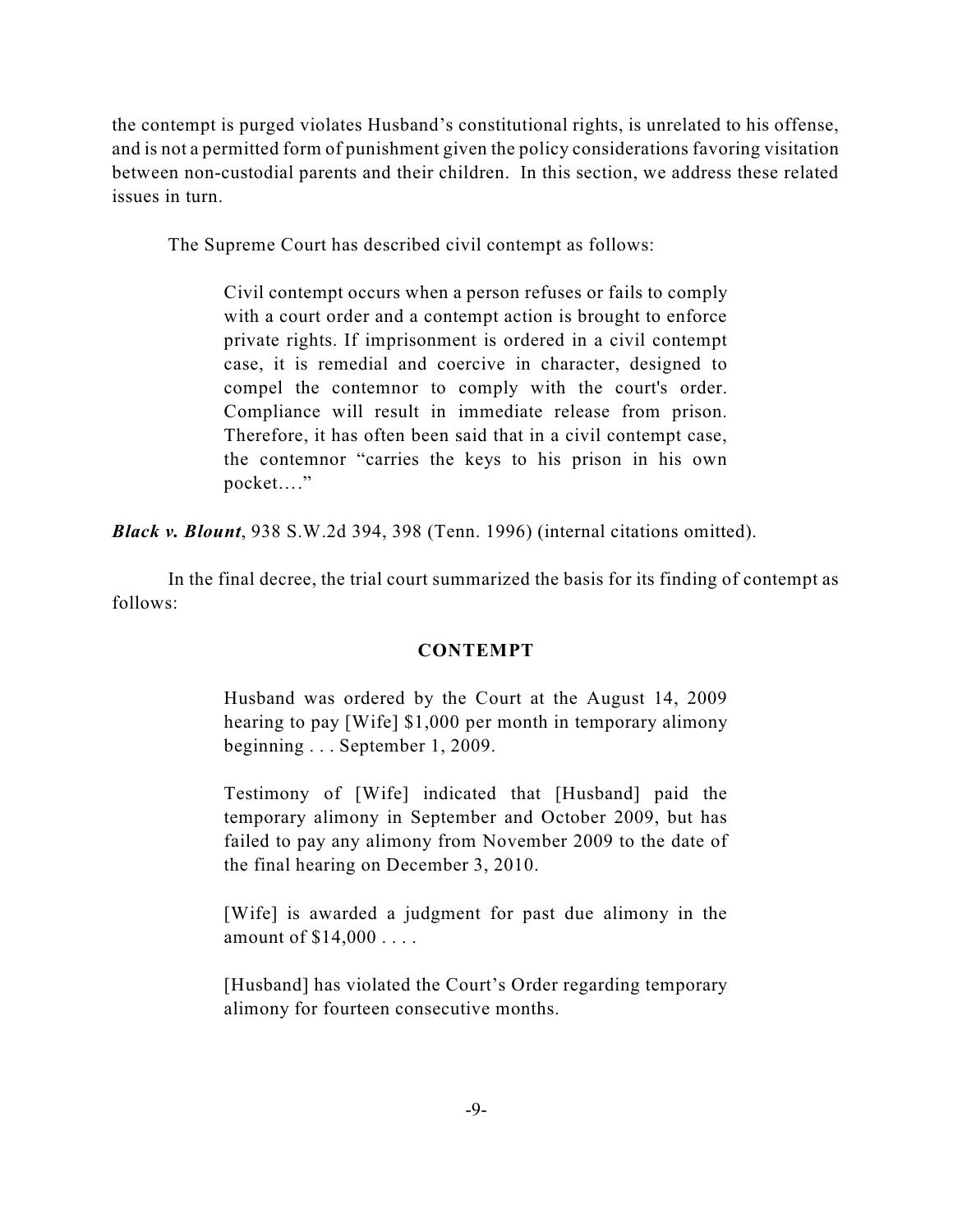The Court[] previously found [Husband] to be in willful contempt of injunctions contained with [the] Divorce Complaint in May 2007, specifically the transfer of \$498,154.81 in marital assets[,] after receiving the Summons of Complaint[,] in the previous Order . . . entered on September 22, 20[09]<sup>3</sup>. An additional \$110,000 was proven to have been taken by [Husband] at the December 3, 2010 hearing.

[Husband] was given the opportunity to purge himself of the willful contempt by depositing no less than \$498,154.81 with the . . . Court . . . on or before October 15, 2009 or alternatively to turn himself into the . . . Justice Center . . . until such time that he tendered the amount withdrawn.

As of the . . . final hearing . . ., [Husband] has continued to be in contempt of the Court's September 2009 Order by failing to abide by the Court's Order to tender the funds or turn himself in . . . for incarceration. [Wife] asked for a finding of contempt for each and every day [Husband] has failed to comply with the Orders of the Court and for [Husband] to be punished accordingly.

[Husband] is also in contempt for failure to comply with the Requests to comply with discovery.

Several bank accounts belonging to [Husband] were subpoenaed, but only the two US Bank accounts that were entered in the record were provided by [Husband].

(Capitalization and bold type in original.) In addition, the court stated that its 2009 ruling "holding [Husband] in contempt remains in effect." That order provided that Husband "shall have no further visitation with the minor [C]hild prior to purging himself of willful contempt. . . . "

Based on the foregoing, the court further ordered:

 $3$ The trial court from time-to-time inadvertently referred to the year as 2010. We have corrected it throughout to reflect that the hearing was held in August 2009 and the order was entered in September 2009.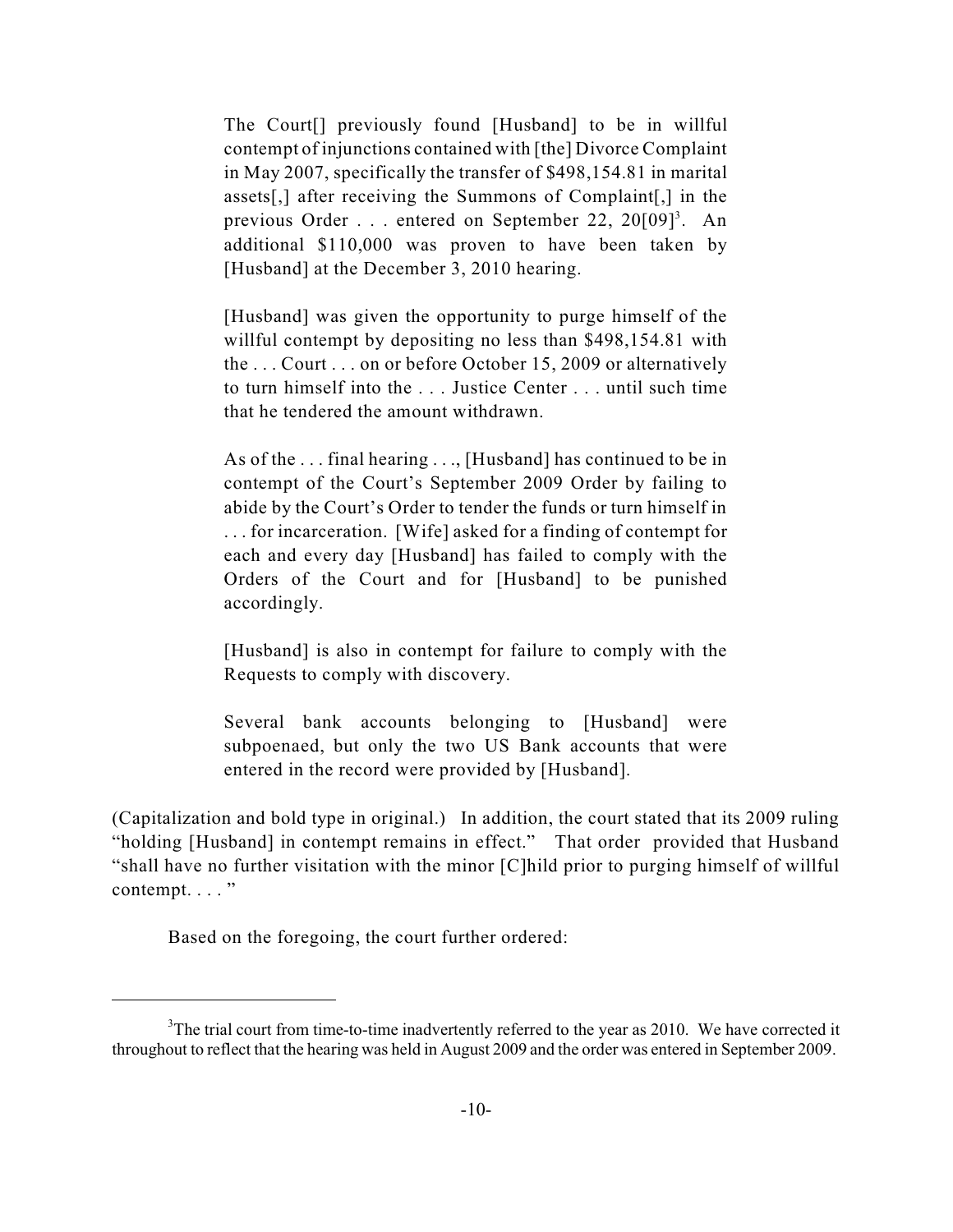As to parenting of the parties<sup>[']</sup> minor  $[C]$  hild . . . until such time as [Husband] has reappeared and shown evidence of his parenting skills, accepted his obligations in this litigation, and especially dispelled the risk that he would remove the [C]hild from the jurisdiction of this court in the manner that he has removed himself, he shall have no parenting time with the [C]hild and this decree shall enjoin him from having any contact with the [C]hild.

#### *Konvalinka v. Chattanooga-Hamilton County Hosp. Auth*, 249 S.W.3d 346, 354-57

(Tenn. 2008), provides an extensive discussion of the courts' contempt power in the context

of disobedience of a court order. Therein, the Supreme Court observed:

The power to punish for contempt has long been regarded as essential to the protection and existence of the courts and the proper administration of justice.

\* \* \*

Tenn. Code Ann. § 16-1-103 (1994) currently provides that "[f]or the effectual exercise of its powers, every court is vested with the power to punish for contempt, as provided for in this code." To give effect to this power, Tenn.Code Ann. §§ 29-9-101 to -108 (2000) further define the scope of the contempt power and the punishment and remedies for contemptuous acts. Of particular relevance to this case, Tenn.Code Ann. § 29-9-102(3)specifically empowers the courts to use their contempt powers in circumstances involving "[t]he willful disobedience or resistance of any officer of the such courts, party, juror, witness, or any other person, to any lawful writ, process, order, rule, decree, or command of such courts." This provision enables the courts to maintain the integrity of their orders.

\* \* \*

Civil contempt claims based upon an alleged disobedience of a court order have four essential elements. First, the order alleged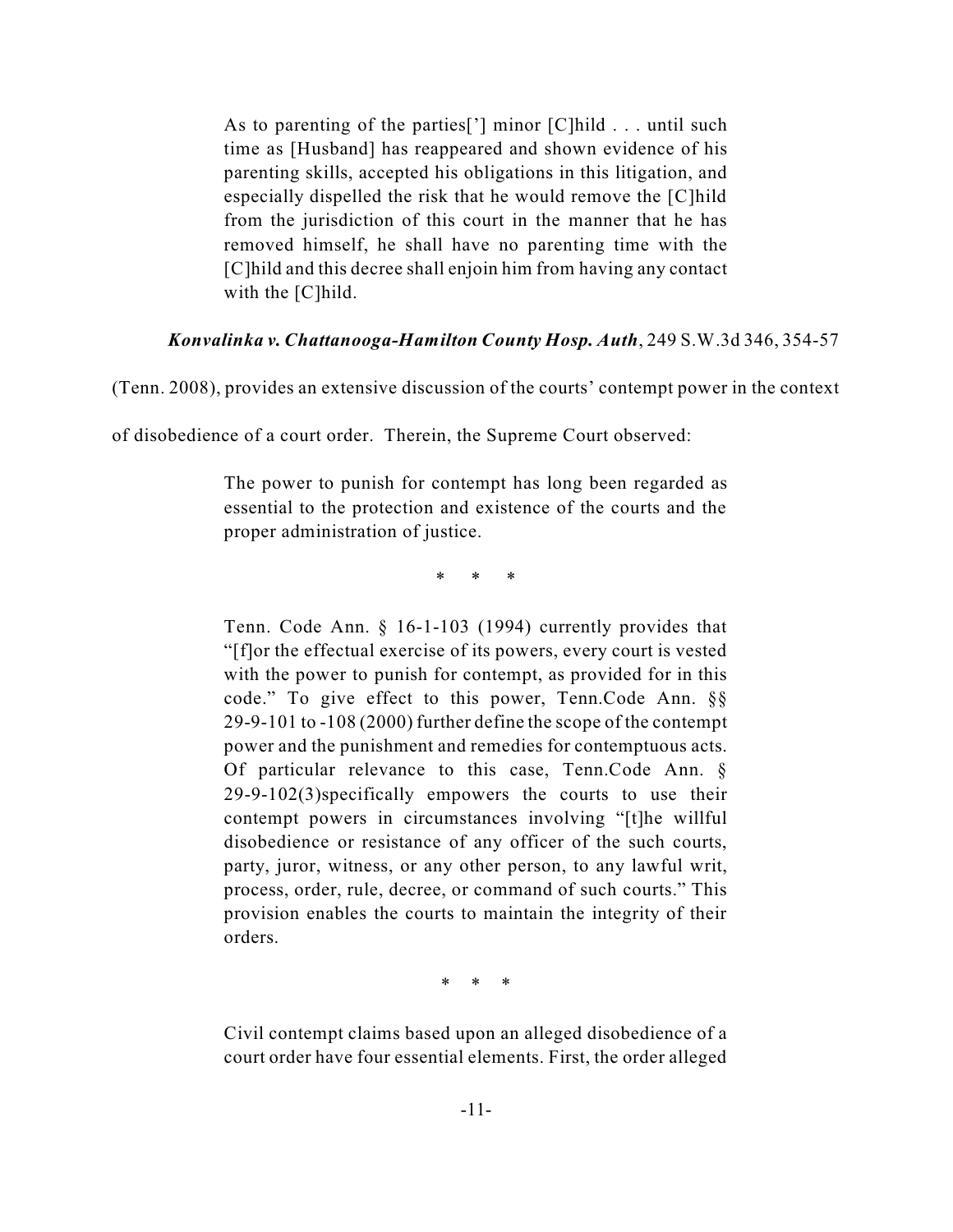to have been violated must be "lawful." Second, the order alleged to have been violated must be clear, specific, and unambiguous. Third, the person alleged to have violated the order must have actually disobeyed or otherwise resisted the order. Fourth, the person's violation of the order must be "willful."

(Internal citations, headings and footnotes in original omitted).

Husband contends that his conduct was not willful. "The word 'willfully' has been characterized as a word of many meanings whose construction depends upon the context in which it appears. Most obviously, it differentiates between deliberate and unintended conduct." *Id.* at 357. Further, "[i]n the context of a civil contempt proceeding under Tenn.Code Ann. § 29-9-102(3), acting willfully does not require the same standard of culpability that is required in the criminal context. . . . Determining whether the violation of a court order was willful is a factual issue that is uniquely within the province of the finder-of-fact who will be able to view the witnesses and assess their credibility." *Id*. Husband first suggests that there is "some controversy" as to whether he carried out the disputed transactions before or after he was served with the complaint and injunction. In the trial court, Husband answered Wife's contempt petition with an allegation that he was not served until May 8, 2007. The return of service is not before us. Nevertheless, we are unpersuaded by Husband's effort to convince us that the several withdrawals and transfers of marital funds he carried out beginning on May 4 were without knowledge of the injunction put in place the day before. Husband's own testimony at the 2009 hearing, reasonably construed, is contrary to the argument he makes here:

> [Counsel]: You were actually served with the divorce papers on May 3, 2007?

[Husband]: I would assume the record would show that, yes. I'm not entirely sure.

[Counsel]: Whatever the record shows would be correct?

[Husband]: [T]he last attorney, there was some controversy about when it was served. He never got to the bottom of it.

[Counsel]: As far as you know the person who signed the paper and turned it in on May 3rd, that's when you were served; correct?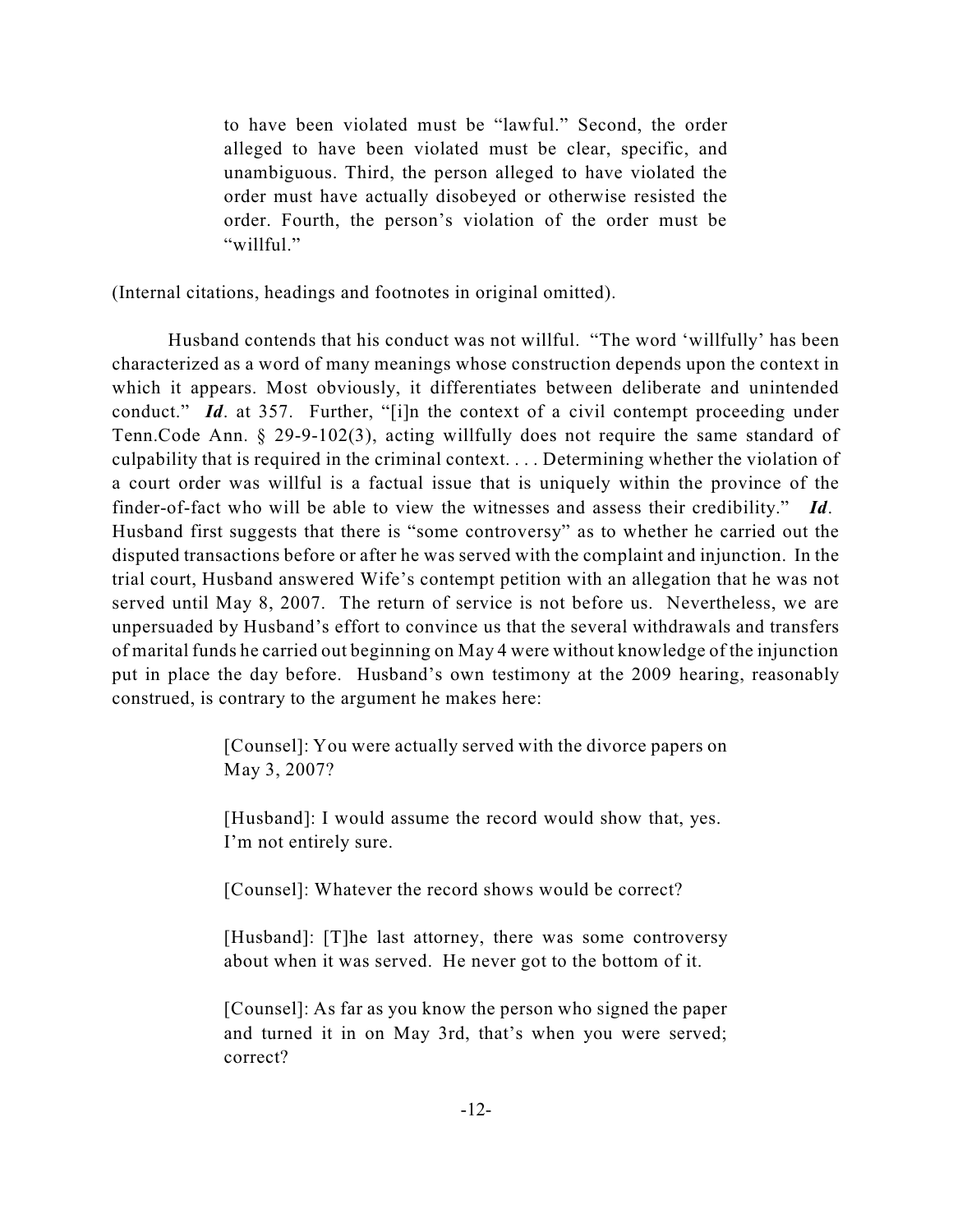[Husband]: As far as I can say, yes.

\* \* \*

[Counsel]: And you are aware that there are certain injunction that attach immediately upon service of process of you with that Complaint, weren't you?

[Husband]: If I read it, yes.

Husband's testimony leaves little doubt that he was served, as Wife contends, on May 3, 2007. Absent the return of service, the best evidence supporting this conclusion, however, is before us. It is an itemized bill from Husband's attorney reflecting that Husband was billed for work on May 3, 2007 described as "[t]elephone call from client re: receipt of divorce complaint."

Husband's contention that the terms of the injunction were vague and ambiguous as to whether his actions were permissible is equally unpersuasive. The injunction provides in relevant part as follows:

> The parties are hereby restrained and enjoined from transferring, assigning, borrowing against, concealing or in any way dissipating or disposing, without the consent of the other party or an order of the court, of any marital property.

> Expenditures from current income to maintain the marital standard of living and the usual and ordinary costs of operating a business are not restricted by this injunction. Each party shall maintain records of all expenditures, copies of which shall be available to the other party upon request.

"A person may not be held in civil contempt for violating an order unless the order expressly and precisely spells out the details of compliance in a way that will enable reasonable persons to know exactly what actions are required or forbidden. The order must, therefore, be clear, specific, and unambiguous." *Konvalinka,* 249 S.W.3d at 354. At the same time, contempt orders "need not be 'full of superfluous terms and specifications adequate to counter any flight of fancy a contemnor may imagine in order to declare it vague.' " *Id.* at 356. In the present case, we see nothing vague or ambiguous in the language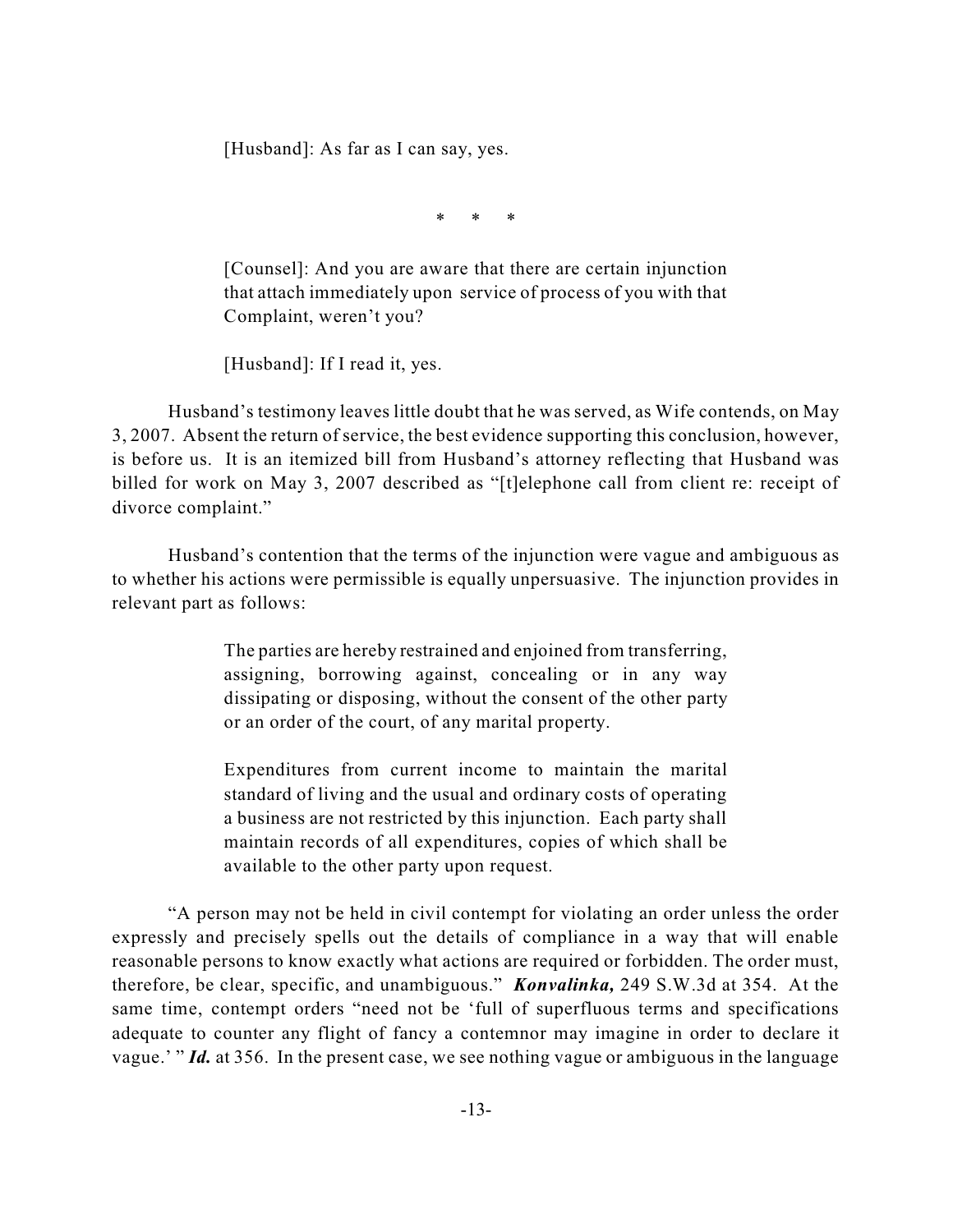of the injunction. It simply states that divorcing parties may use current income to pay the "usual and ordinary" costs of operating a business. *See Armstrong v. Armstrong*, No. M2006-02713-COA-R3-CV, 2008 WL 624862 at \*8 (Tenn. Ct. App. M.S., filed Mar. 5, 2008)(holding that Wife violated the temporary injunction by expending fundsreceived from the sale of the marital home during the pendency of the divorce as "[t]hese monies were not 'current income,' but represented an asset of the parties."). Suffice it to say that Husband's conduct in unilaterally applying hundreds of thousands of dollars in marital assets to finance the "start-up costs" of a new business venture is an unreasonable, over broad interpretation. Moreover, Husband failed to maintain any records of his expenditures in connection with the purported "bad business investment" that he asserts was conducted entirely in cash and with persons whose identities he refused to divulge.

The evidence shows that Husband acted with deliberate speed to withdraw, transfer, and use, marital assets in direct violation of the temporary injunction. The trial court did not err in holding him in willful contempt and his argument to the contrary is disingenuous, at best.

## B.

Next, Husband asserts that even if the finding of contempt is upheld, the punishment imposed is not appropriate. The power of the courts to enforce their judgments and decrees is well-established. The Supreme Court has observed that "there can be no doubt about the power and authority of this Court to take such action as it deems proper and appropriate to enforce its decrees and orders and to issue all necessary process to prevent interference therewith." *State ex rel. Stall v. Knoxville*, 211 Tenn. 428, 436 (1963). Stated otherwise, "[a] court's contempt powers can be used to compel obedience to its orders and to punish those who willfully disobey those orders." *City of Franklin v. Hunter*, No. M2007-02399-COA-R3-CV, 2009 WL 1260214 at \*4 (Tenn. Ct. App., M.S., filed May 6, 2009).

In his brief, Husband admits that he fled the court's jurisdiction to avoid being jailed for contempt but insists he has not willfully abandoned the Child. He urges that the "only possible legitimate reason" to restrict his visitation in the present case is a fear that he may abscond with the Child. Citing public policy grounds that favor visitation between noncustodial parents and children, however, Husband basically argues that his conduct does not justify prohibiting contact with the Child altogether. On this point, we agree with Husband.

Custody and visitation determinationsfall within the broad discretion of the trial court and will not generally be overturned absent a showing of abuse of such discretion. *Eldridge v. Eldridge*, 42 S.W.3d 82, 85 (Tenn. 2001). "In reviewing the trial court's visitation order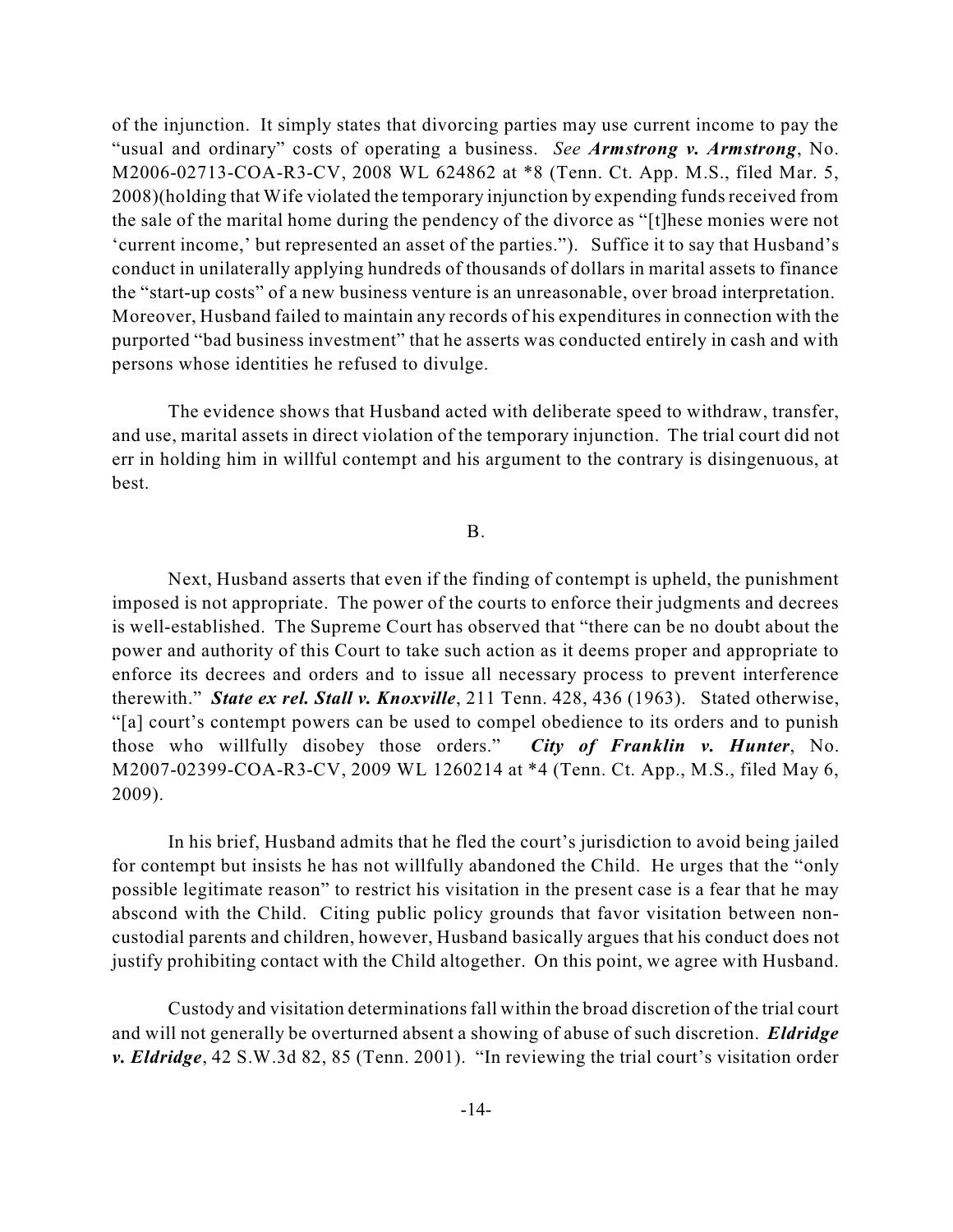for an abuse of discretion, the child's welfare is given 'paramount consideration,' " *Suttles v. Suttles*, 748 S.W.2d 427, 429 (Tenn. 1988)(quoting *Luke v. Luke*, 651 S.W.2d 219, 221 (Tenn. 1983)), and "the right of the noncustodial parent to reasonable visitation is clearly favored." *Id*. Under similar circumstances to those in the present case, this Court has reversed an order banning contact between a parent held in criminal contempt for disobeying a court order and her minor child. *See In re C.C.S.*, No. M2007-00842-COA-R3-JV, 2008 WL 5204428 (Tenn. Ct. App. M.S., filed Dec. 11, 2008). Therein, we concluded that, notwithstanding the court's power to punish a party for willful contempt, the "total suspension of mother's visitation was not the least drastic measure available" and was therefore unjustified. In reversing the trial court's judgment, we observed:

> While we do not condone Mother's behavior in violating the court's order, that violation, standing alone, is not sufficient to order all contact with the child be suspended. There is no proof in this record that Mother's conduct endangered the child's welfare, physically or emotionally, to the point where the presumption against denying her visitation rights was overcome. [T]he court must balance the right of Mother to visitation with the best interest of the child, as well as consider less restrictive alternatives.

*Id*. at \* 23.

Returning to the present case, the trial court certainly has discretion to compel obedience to its orders by directing Husband to return the marital funds he took and put to his own use. At the same time, we remain mindful that "[c]ustody and visitation decisions are not intended to reward or punish parents, and visitation should not be granted or withheld for punitive purposes." *In re A.N.F.*, No. W2007-02122-COA-R3-PT, 2008 WL 4334712 at \*18 (Tenn. Ct. App. W.S., filed Sept. 24, 2008). Based on the foregoing, we cannot sanction banning all contact between Husband and the Child as punishment for Husband's contemptuous behavior. Accordingly, we remand this matter to the trial court for the establishment of telephonic and such supervised visitation and/or other permissible face-toface contact by Husband with the Child as determined to be appropriate in the court's discretion.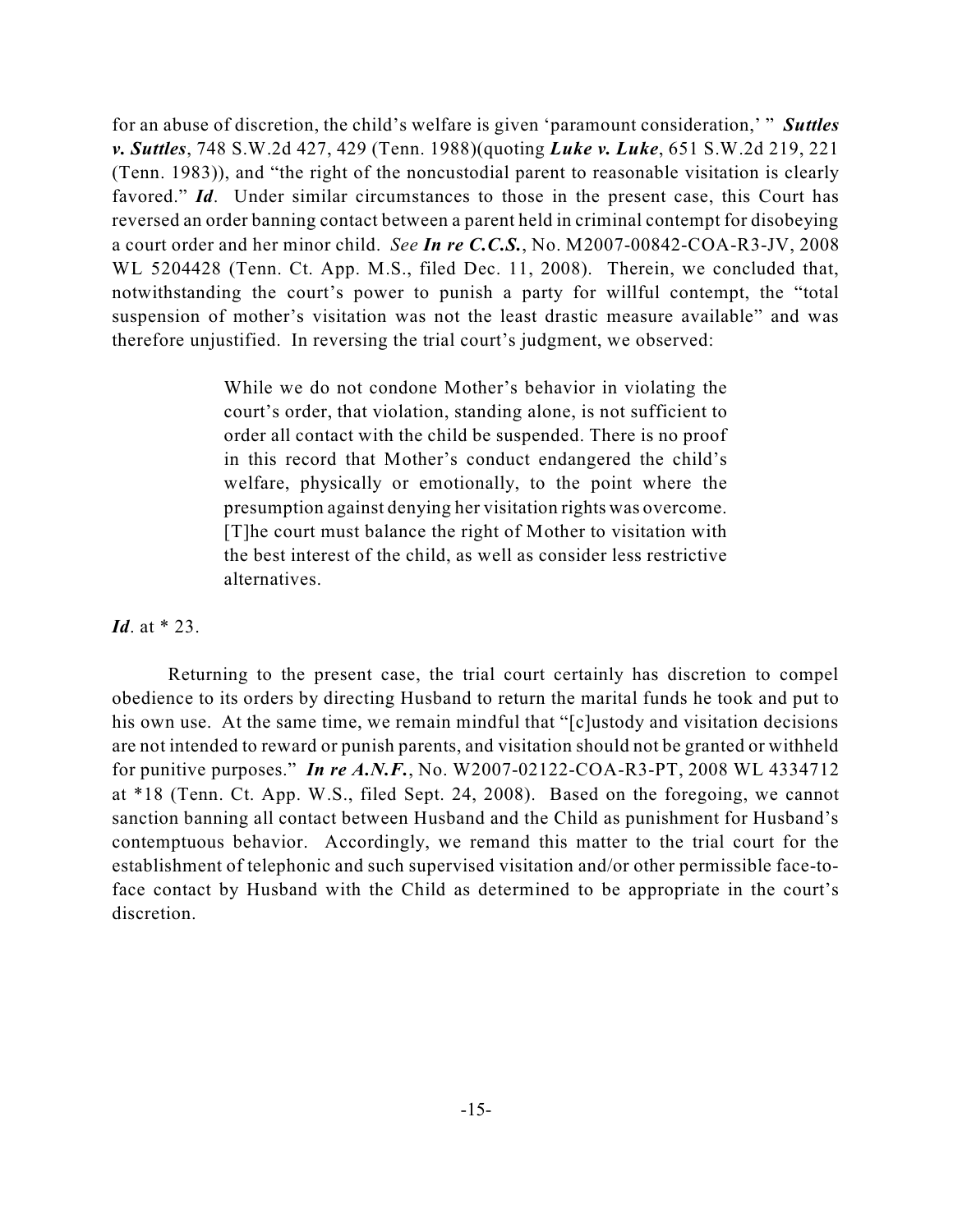Husband contends that the trial court erred in its classification of the property in the marriage. He focuses specifically on two assets – the retirement annuity now with Lincoln Financial and the marital home.

Tenn. Code Ann. § 36-4-121(b) provides the following definitions relevant to the classification of property in a divorce:

> (1)(A) "Marital property" means all real and personal property, both tangible and intangible, acquired by either or both spouses during the course of the marriage up to the date of the final divorce hearing and owned by either or both spouses as of the date of filing of a complaint for divorce, except in the case of fraudulent conveyance in anticipation of filing, and including any property to which a right was acquired up to the date of the final divorce hearing, and valued as of a date as near as reasonably possible to the final divorce hearing date.

> (B) "Marital property" includes income from, and any increase in value during the marriage of, property determined to be separate property in accordance with subdivision (b)(2) if each party substantially contributed to its preservation and appreciation, and the value of vested and unvested pension, vested and unvested stock option rights, retirement or other fringe benefit rights relating to employment that accrued during the period of the marriage.

(2) "Separate property" means:

(A) All real and personal property owned by a spouse before marriage, including, but not limited to, assets held in individual retirement accounts . . . .;

\* \* \*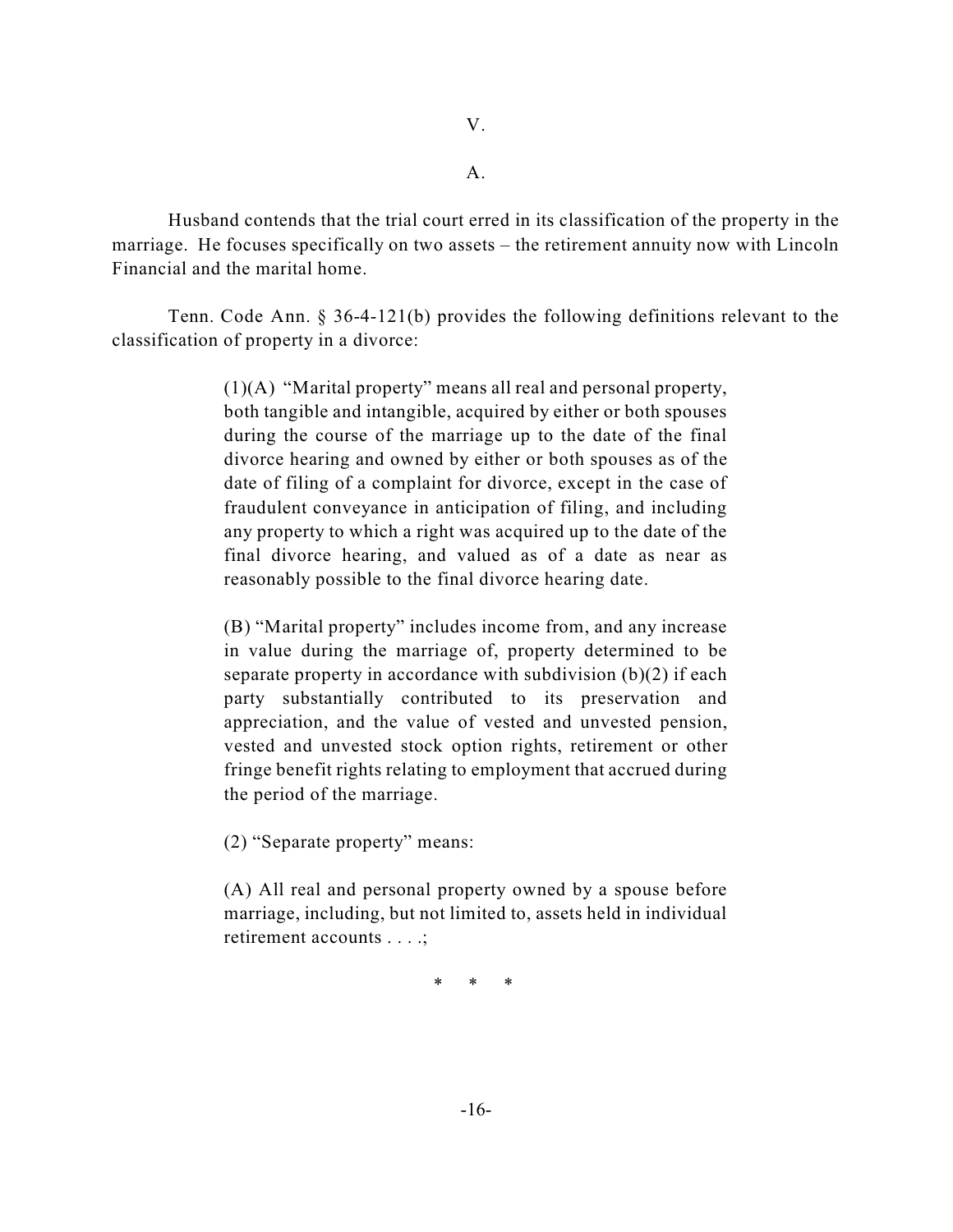(C) Income from and appreciation of property owned by a spouse before marriage except when characterized as marital property under subdivision (b)(1).

B.

Regarding the retirement annuity, Husband asserts in his brief that he opened the account with pre-marital earnings and it increased in value during the marriage as a result of passive growth. As he sees it, "[b]y definition, this is the Husband's separate property." Husband's testimony and bank account statements show that the account had a "guaranteed value" of some \$248,000, and generated monthly income of about \$1,450 as reflected by monthly deposits into Husband's personal U.S. Bank account. By all indications, the annuity still existed at the time of trial.

The proof showed that the annuity was opened at Lincoln Financial in July 2007 with funds that Husband transferred from a traditional IRA formerly held at U.S. Bank. Husband asserts that "there is no material dispute that the . . . account . . . derived from his profitsharing arrangement with Fairfield Communities between 1970 and 1980, prior to his marriage." Further, Husband continues, "Wife does not contradict this testimony. Instead, she testified to a profit-sharing plan which she could have participated in . . . started in 1979, a year prior to the parties' marriage." Our review of the evidence indicates otherwise.

Husband testified that the former IRA funds were received from his profit-sharing plan while employed with Fairfield Communities. When first questioned, he could not recall the amount he initially invested in the IRA; later in his testimony, he estimated it was \$100,000. Husband agreed that the funds he transferred to open the annuity more than doubled during the marriage. Wife directly contradicted Husband's testimony that he earned the IRA funds before the marriage through a profit-sharing plan. She stated she worked in the accounting office at Fairfield Communities from 1976-80 and was familiar with the company's profit-sharing plan. She stated the plan did not start until 1979 and required five years of service from that year forward before an employee became fully vested, so that the funds with which he opened the IRA could not have been earned by Husband before the marriage. Wife's testimony on this point concerned only Husband; she made no reference to a different plan that became available to her with the same employer. Husband failed to produce any conclusive evidence regarding the retirement funds, thus leaving the trial court with nothing more than "he said, she said" testimony to consider.

Contrary to Husband's assertion, the parties' testimony certainly conflicted as to the source of the funds Husband initially used to establish his retirement account and when those funds were earned. In its decree, the trial court specifically included the annuity in the list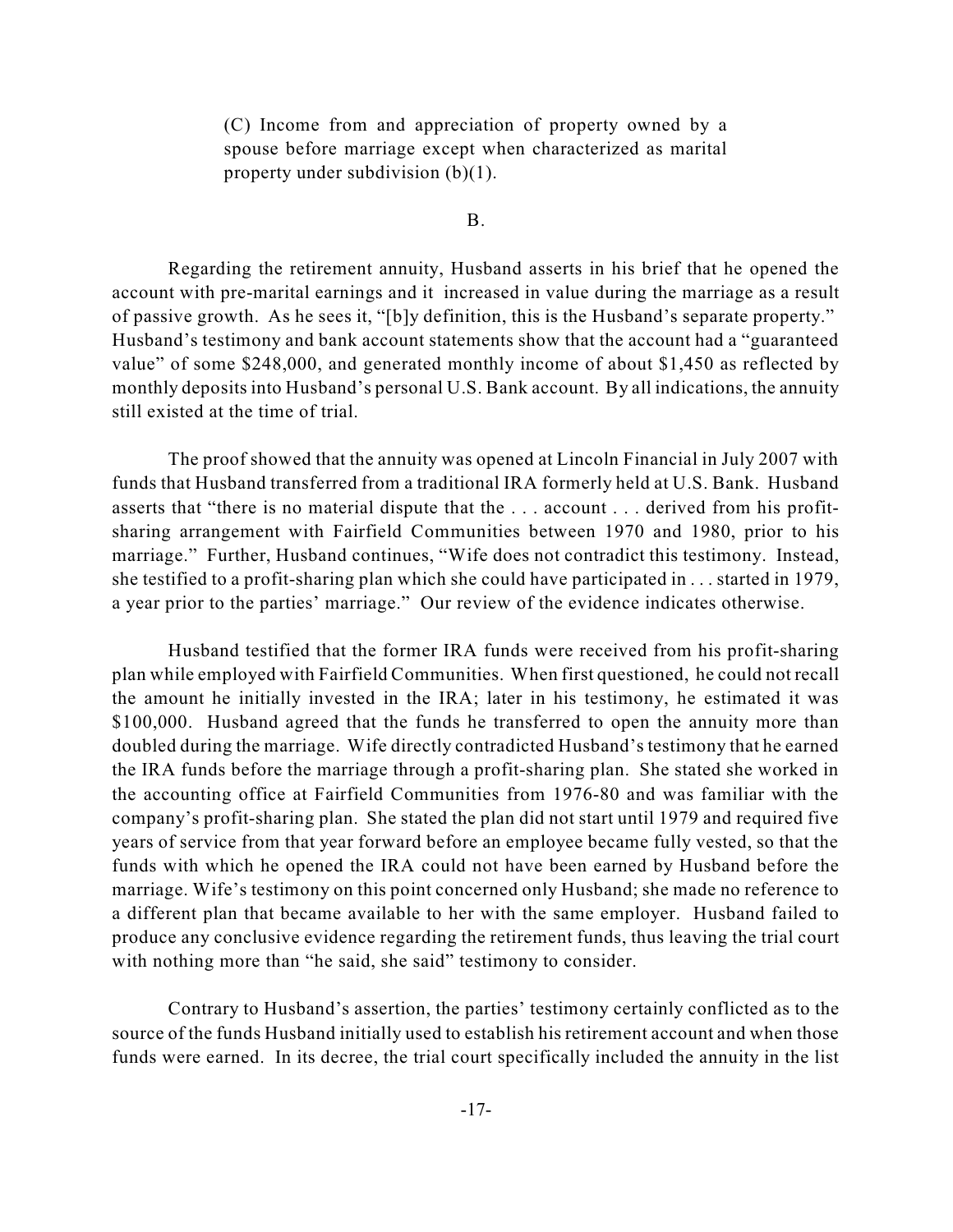of "marital assets . . . proven to exist" at the time of the divorce, thus implicitly rejecting Husband's testimony and his "separate property" argument. "Where the issue for decision depends on the determination of the credibility of witnesses, the trial court is the best judge of the credibility and its findings are entitled to great weight. This is true because the trial court alone has the opportunity to observe the appearance and demeanor of the witnesses." *Tenn-Tex Properties v. Brownell-Electro*, 778 S.W.2d 423, 426 (Tenn.1989). The evidence does not preponderate against the trial court's finding that implicitly credited Wife's testimony to the effect that the annuity funds could not have been accumulated before the marriage. The trial court did not err in classifying the annuity as marital property.

## C.

Turning to the marital home, Husband submits that this asset presents a "closer question" regarding its proper classification. The proof shows that, in 1978, Husband bought the land upon which the marital home was built and titled the deed in both parties' names. Husband asserts he hired workers from his small construction company to build the marital home. According to Husband, "the land was \$21,000 at the time, and [he] spent about \$200,000 in the initial building of the home." In the property division, the trial court classified the home as marital property, valued it at \$260,000, pursuant to the most recent appraisal, and awarded it to Wife as part of the specific, identifiable assets she received.

Husband essentially concedes that the property was transmuted from separate to marital property when he titled it in both parties' names. As this Court explained in *Batson v. Batson*, 769 S.W.2d 849, 858 (Tenn. Ct. App. 1988),

> [Transmutation] occurs when separate property is treated in such a way as to give evidence of an intention that it become marital property. One method of causing transmutation is to purchase property with separate funds but to take title in joint tenancy. This may also be done by placing separate property in the names of both spouses.

As we further noted, "dealing with property in these ways creates a rebuttable presumption of a gift to the marital estate." *Id*.

Generally speaking, property that has been properly classified as marital must then be equitably divided and distributed between the parties. *See* Tenn. Code Ann. § 36-4-121(a)(1). "Trial courts have wide latitude in fashioning an equitable division of marital property." *Brown v. Brown*, 913 S.W.2d 163, 168 (Tenn. Ct. App. 1994). Such a division must be accomplished with reference to the statutory factors found in Tenn. Code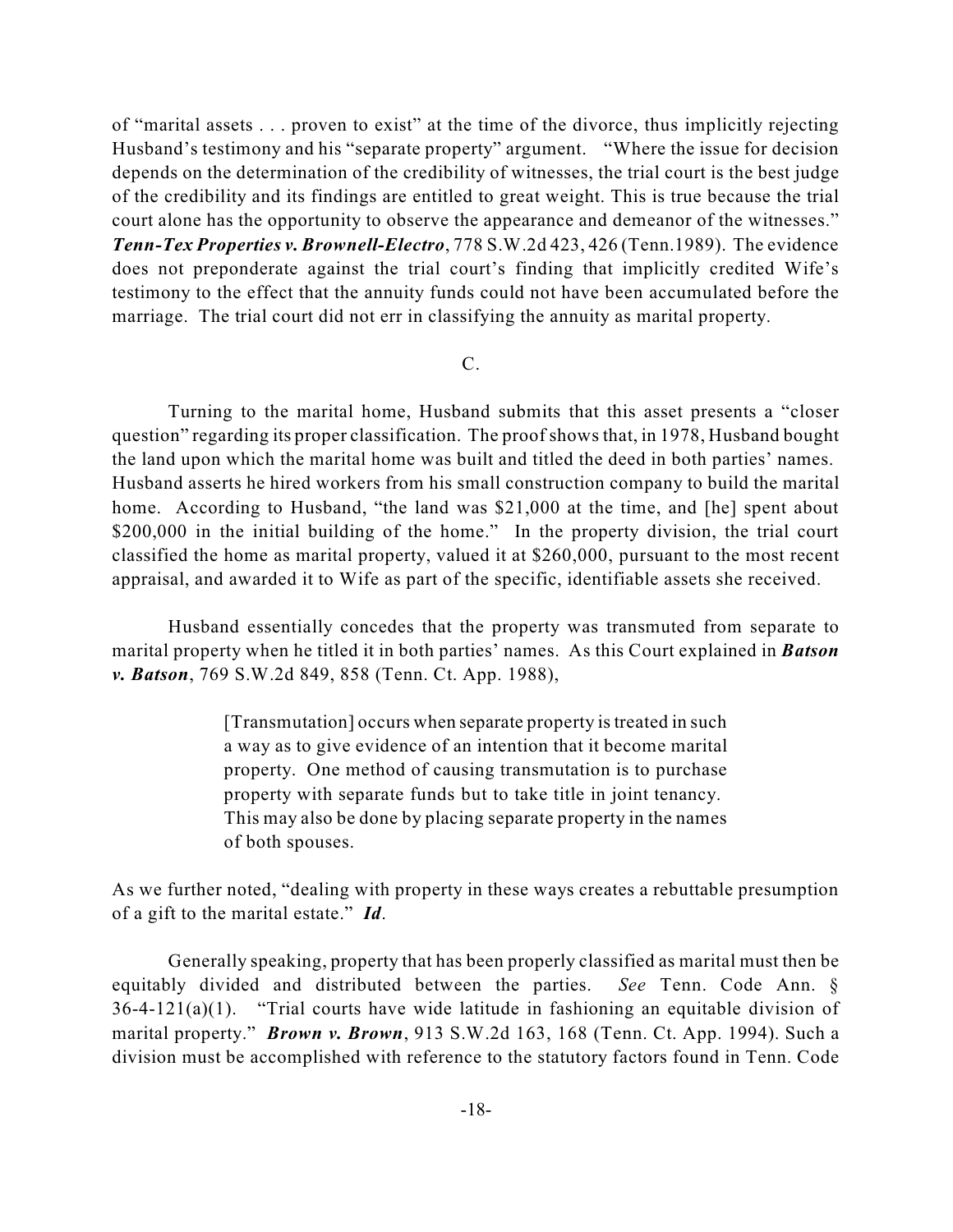Ann. § 36-4-121(c). Among those factors is the "estate of each party at the time of the marriage." Tenn. Code Ann. § 36-4-121(c) (7). "An equitable property division is not necessarily an equal one. It is not achieved by a mechanical application of the statutory factors, but rather by considering and weighing the most relevant factors in light of the unique facts of the case.*" Batson v. Batson*, 769 S.W.2d 849, 859 (Tenn. Ct. App. 1988). It is not necessary that both parties receive a share of each piece of property. *Thompson v. Thompson*, 797 S.W.2d 599, 604 (Tenn. Ct. App. 1990).

Despite acknowledging that the marital home in this case is presumed to be a gift to the marital estate, Husband urges us to find that he is entitled, "as a matter of law and equity," to a \$221,000 credit for the monies he spent on the land and home prior to the parties' marriage. Thus, Husband's list of marital property includes the marital home at a value of \$39,000, a figure he reached by deducting from the appraised value his initial costs. Under similar facts, this Court has rejected precisely the same line of reasoning as being based on a "false premise" that "incorrectly assumes that some part of the property to be divided in this case is separate property because Husband owned property at the time of the marriage." *Brock v. Brock*, 941 S.W.2d 896, 901 (Tenn. Ct. App. 1996). We further stated:

> Husband claims that these assets were his separate property because they fit within the definition of "separate property" found at T.C.A. § 36-4-121(b) (2) (A):

> > All real and personal property owned by a spouse before marriage.

He argues from this that "the property division is inequitable because it did not provide him with a credit for [these assets]."

We agree that the property in question falls within the definition of "separate property." We disagree with Husband's interpretation of the significance of this fact in this case.

The definitions of "separate property" and "marital property" found at T.C.A. § 36-4-121 are for the purpose of aiding a court in properly classifying property owned by one or both of the parties at the time of their divorce. In the instant case, neither of the assets in question was owned by either of the parties at the time of the divorce. Those interests had been disposed of or otherwise liquidated at an earlier time. The property interests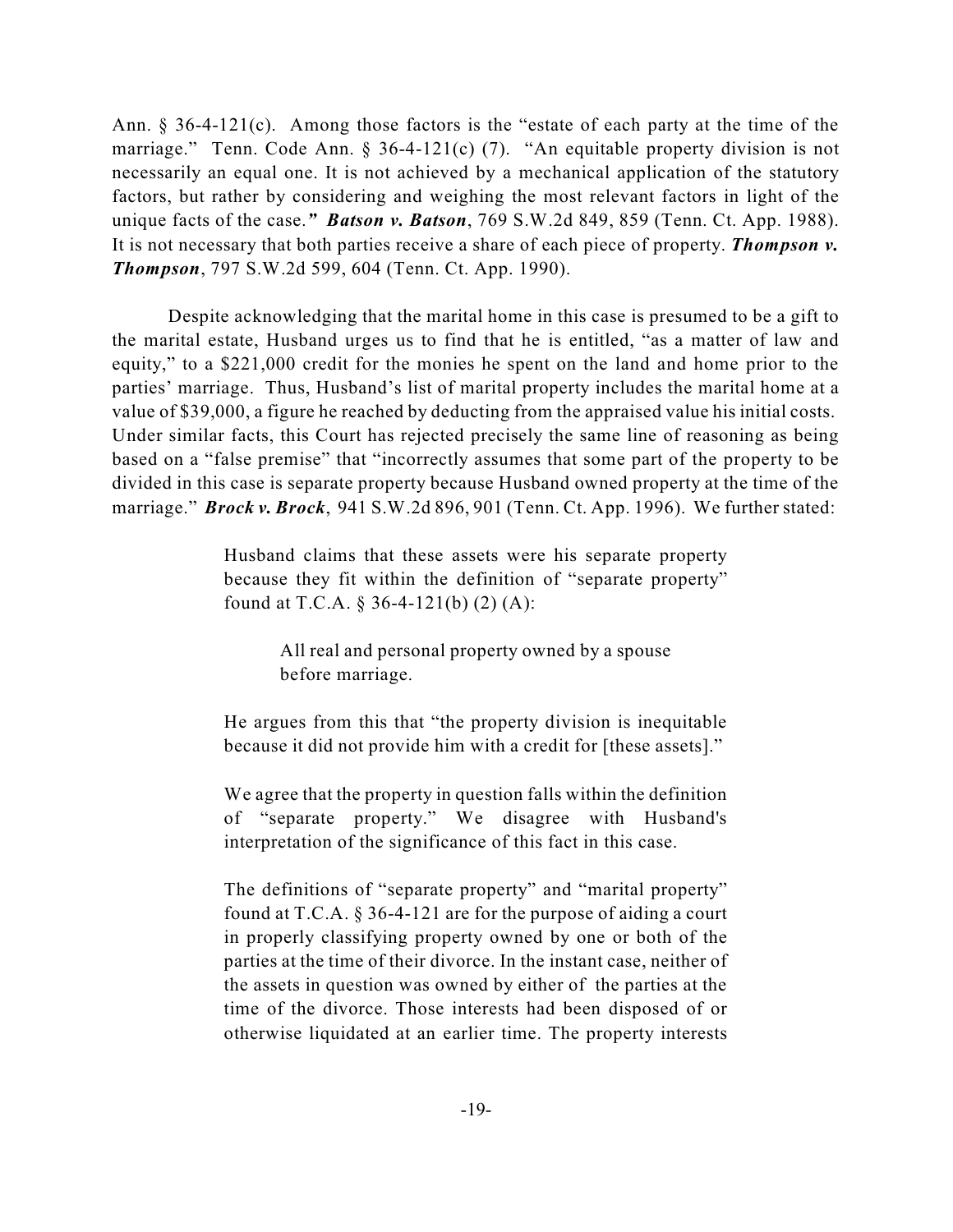represented by these assets were merged into the "wealth" of the marriage.

We are not aware of any authority, and counsel has not directed us to any, for the proposition that assets of a spouse at the time of marriage, but not owned by him or her at the time of the divorce, are to be carved out of the marital estate as separate property for the benefit of that spouse at the time of the divorce.

The appellant is not entitled to an automatic dollar-for-dollar credit against the marital estate for the value of property owned by him at the time of the marriage, but no longer owned by him at the time of the divorce. However, to the extent these interests were contributed by Husband to the wealth of the marriage, they are a proper matter to be considered in determining how the marital estate should be equitably divided.

*Id*. at 901. (Internal citations omitted). As in *Brock*, we conclude that Husband is not entitled to a \$221,000 credit for pre-marital funds he spent to purchase the land and build the marital home. Certainly, however, such contributions, are properly considered by the trial court in its *equitable division* of the marital property existing at the time of the divorce.

In summary, the evidence does not preponderate against the trial court's implicit finding that Husband's expenditures toward the marital home were transmuted into a marital asset subject to equitable distribution in the divorce. We note that although the trial court awarded this particular asset to Wife, it awarded one-half of the value of the total marital assets to each party. The evidence does not preponderate against the trial court's classification of the marital home and the court's determination that an equitable division in this case is an equal division of the marital estate. Husband is not entitled to a dollar-fordollar credit for the funds he spent to acquire and improve the marital real property for the parties.

VI.

Husband next challenges the award of \$5,000 a month in alimony in futuro to Wife. He reasons that this "case is a perfect example of where only transitional or rehabilitative alimony is warranted." He points to the fact that Wife is a certified public accountant who has worked in her field in the past. Husband emphasizes that after filing for divorce, Wife has chosen not to reactive her professional license and has yet to secure new employment that, as he sees it, would allow her to rehabilitate herself to a comfortable, self-sufficient level.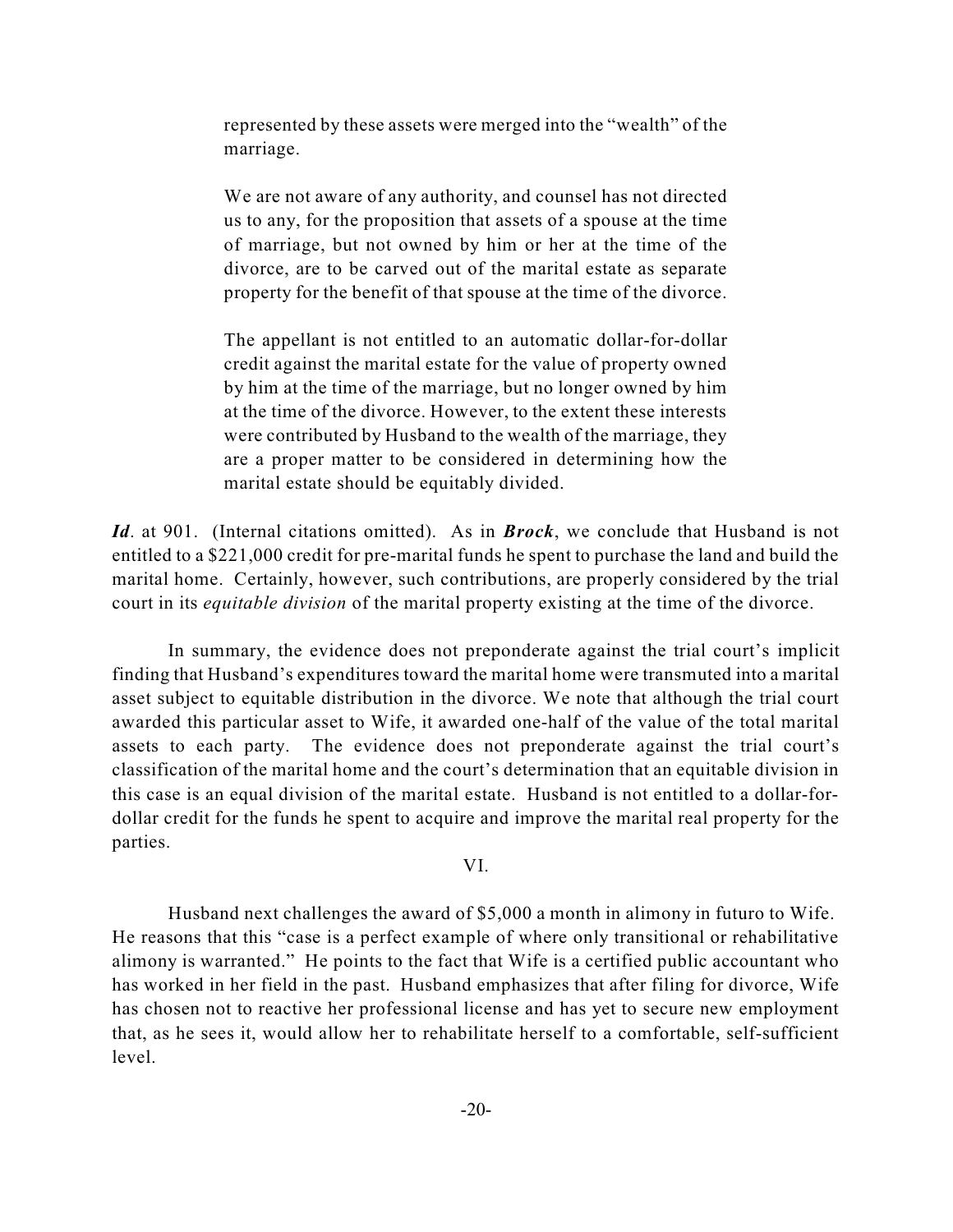In deciding that Wife was entitled to spousal support, the trial court made extensive findings of fact. Among the more pertinent to our review are the following:

> [Husband] has been and apparently continues to be a successful entrepreneur and international businessman.

> [Wife] obtained a GED certificate and holds a Bachelor of Science Degree in business. . . .

> [Wife] has contributed her earnings to the marriage, and as a homemaker and stay at home mother, she has contributed to [Husband's increased earning power during the course of the marriage by working for certain business entities of [Husband] without pay.

> > \* \* \*

[Wife] worked with [Husband's] company in St. Maarten without pay.

[Husband] told [Wife] that she would not need to maintain her CPA license or work anymore when the parties had moved to St. Maarten.

The parties had a long term marriage of 30 years and lived together since 1968.

\* \* \*

The relative earning capacity of [Husband] far exceeds the relative earning capacity of [Wife] under even the best of circumstances.

\* \* \*

[Wife's] testimony would indicate that the only separate property that she would have other tha[n] what she was awarded during this divorce would be the jewelry that . . . were gifts to her during the marriage of approximately \$7,000.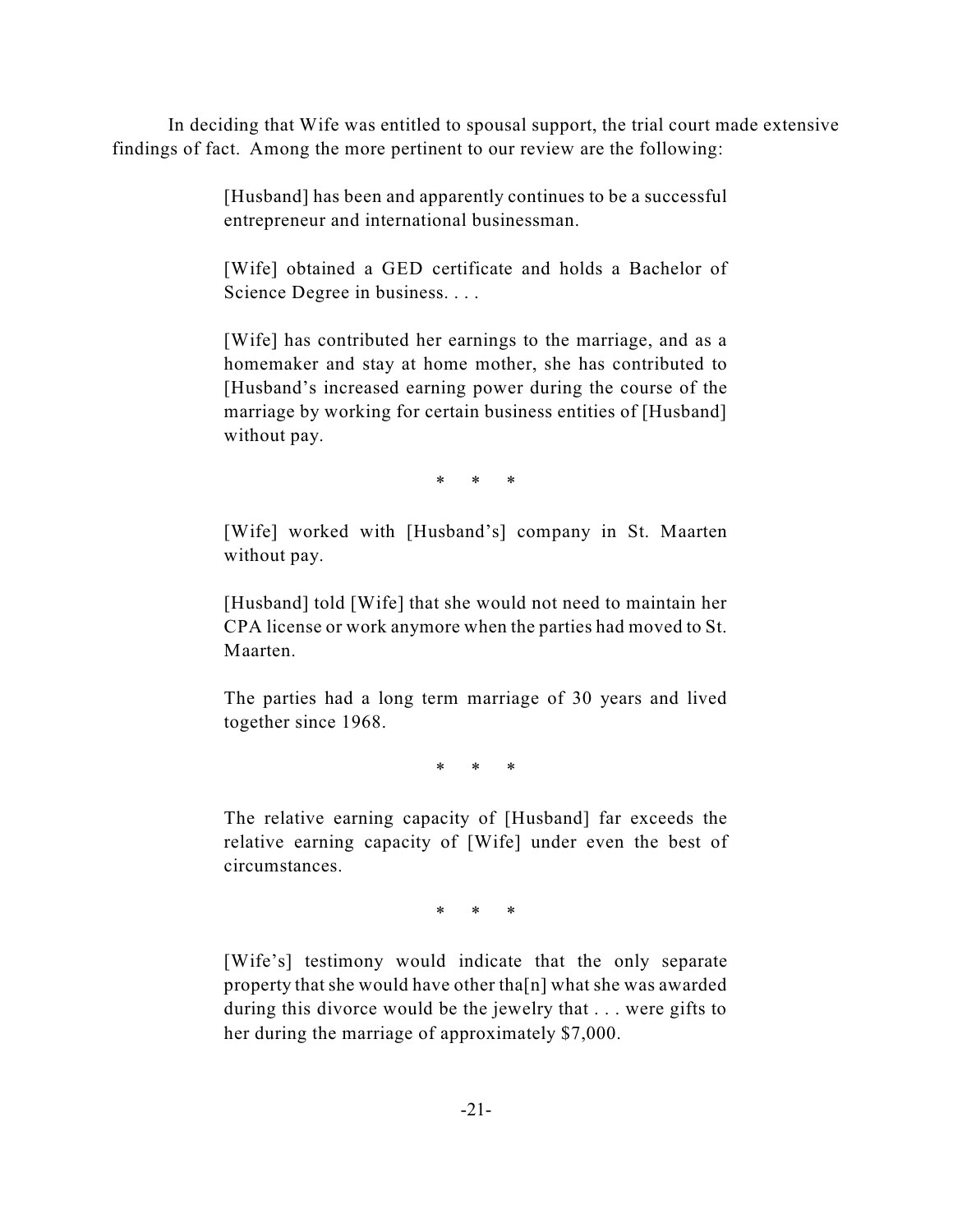[Wife] has never earned more than \$35,000 per year.

[Husband] has the ability for future acquisition of capital assets and income through entrepreneurial opportunities, retirement account, and an ongoing basis through his employment while [Wife's] opportunity for future acquisitions is very limited.

\* \* \*

It would be unclear as to what separate assets [Husband] would have as [Husband] continuously failed to abide by the Court's Order in providing discovery to [Wife], (specifically bank records).

The parties established a lavish standard of living during the marriage.

[Wife] also suffered economic detriment for the benefit of the marriage by foregoing her career at the request of [Husband] and in assisting [Husband] in various business ventures. . . .

\* \* \*

[Wife] does not have any type of health or life insurance.

\* \* \*

While the legislative preference is that a spouse who is economically disadvantaged relative to the other spouse, be rehabilitated whenever possible, in this case, rehabilitative alimony would not assist in bringing equity among the parties.

[Wife] needs and [Husband] has the ability [to] earn income to the extent that [Husband] is capable and able to pay alimony . . . in the amount of \$5,000 per month in futuro.

Alimony in futuro is permissible in this matter as [Wife] is economically disadvantaged relative to [Husband] and full rehabilitation is not feasible.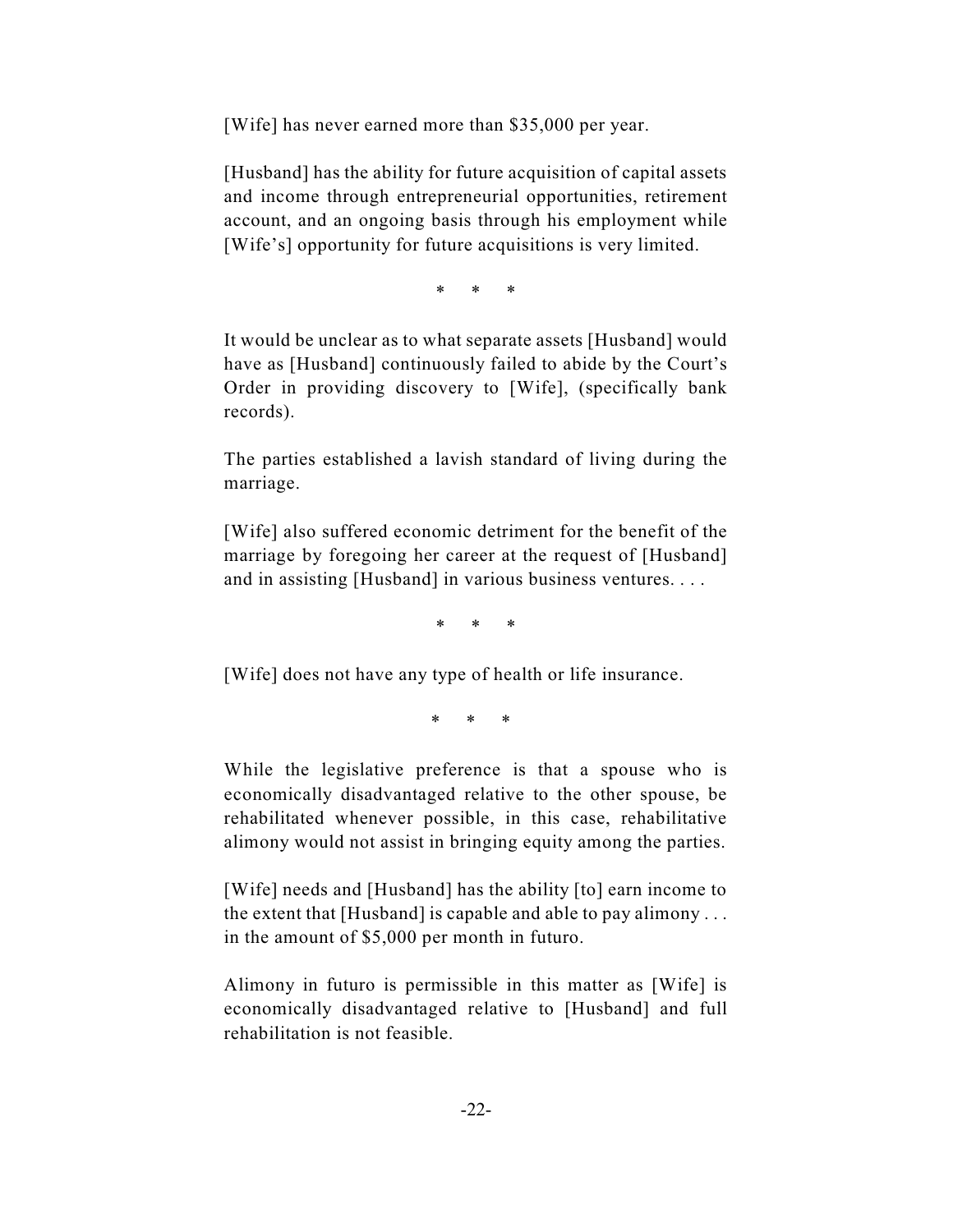An award of rehabilitative alimony would not place [Wife] anywhere near an equal footing with [Husband] nor would [Wife] be able to continue living in the manner in which she had become accustomed . . . during this thirty year marriage. An award of alimony in futuro will further assist her in this regard and provide[] her with "closing in" money.

[Wife's] . . . post-divorce standard of living should be "reasonably comparable to the parties' standard of living during the marriage.["]

[Wife] asked the court to award alimony in futuro in the amount of \$5,000 per month until [her] death or remarriage. . . ."

As the court acknowledged, Tenn. Code Ann. § 36-5-121(d)(2005), the statute governing alimony, states a preference, "whenever possible," for an award of rehabilitative alimony to an economically disadvantaged spouse. However, "[where there is such relative economic disadvantage and rehabilitation is not feasible in consideration of all relevant factors, . . . then the court may grant an order for payment of support and maintenance on a long-term basis. . . ." *Id*. Thus, long-term spousal support is intended to provide long-term support to an economically disadvantaged spouse who is unable to be rehabilitated. *Burle v. Burle*, 40 S.W.3d 465, 471 (Tenn. 2004); *Lora v. Lora*, 952 S.W.2d 836, 838 (Tenn. Ct. App.1997). The amount, if any, and type of alimony to be awarded is within the sound discretion of the trial court in view of the particular circumstances of the case and a consideration of the relevant factors set forth in Tenn. Code Ann. § 36-5-121(I)(1-12). 4

(continued...)

<sup>&</sup>lt;sup>4</sup>The statutory factors are:

<sup>(1)</sup> The relative earning capacity, obligations, needs, and financial resources of each party, including income from pension, profit sharing or retirement plans and all other sources;

<sup>(2)</sup> The relative education and training of each party, the ability and opportunity of each party to secure such education and training, and the necessity of a party to secure further education and training to improve such party's earnings capacity to a reasonable level;

<sup>(3)</sup> The duration of the marriage;

<sup>(4)</sup> The age and mental condition of each party;

<sup>(5)</sup> The physical condition of each party, including, but not limited to, physical disability or incapacity due to a chronic debilitating disease;

<sup>(6)</sup> The extent to which it would be undesirable for a party to seek employment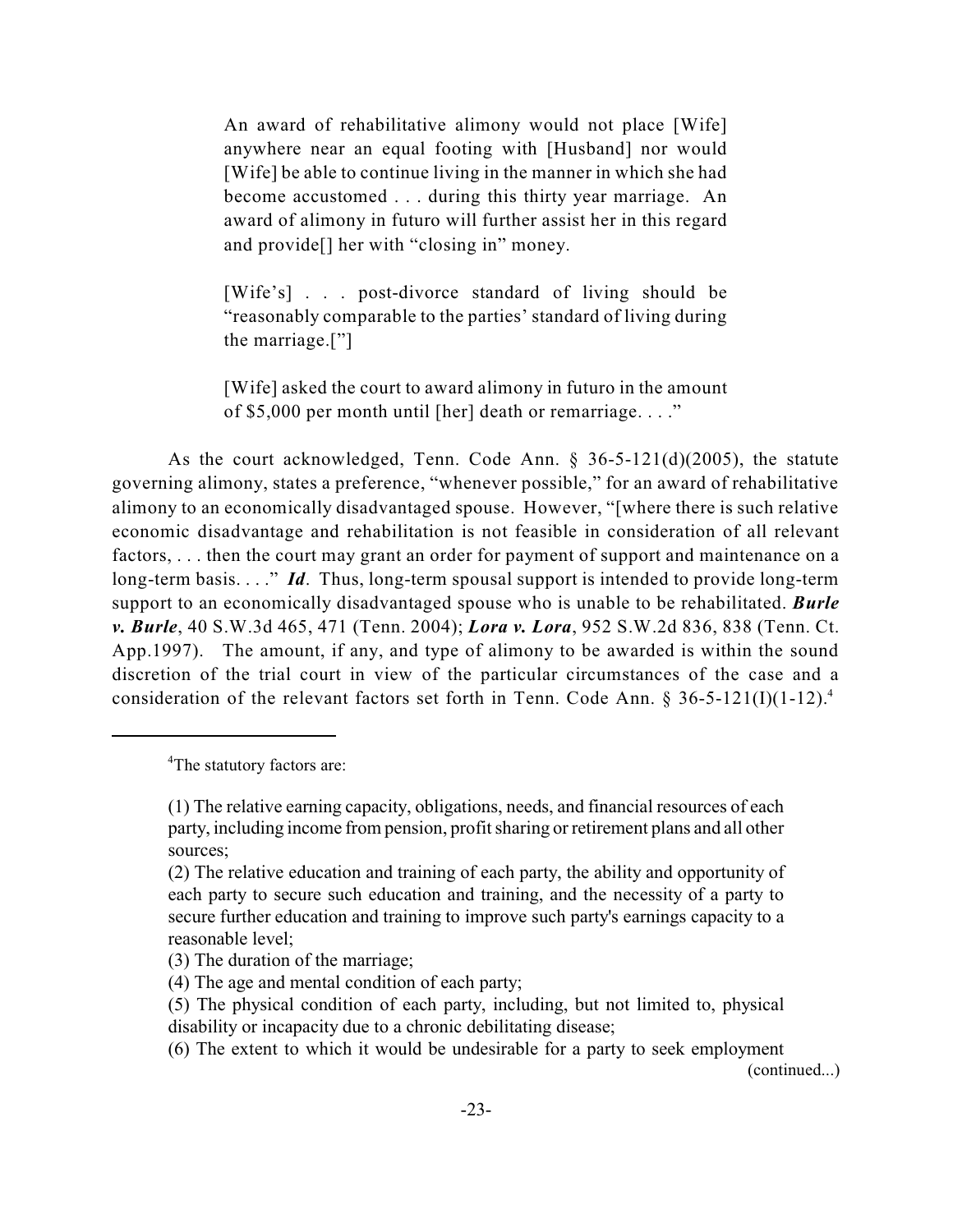Among the cited factors, the "real need of the [disadvantaged] spouse seeking the support is the single most important factor . . . [and next] the courts most often consider the ability of the obligor spouse to provide support." *Aaron v. Aaron*, 909 S.W.2d at 410.

Applying the relevant factors to the evidence before us, we reject Husband's contention that the trial court abused its discretion in awarding Wife alimony in futuro. In particular, we agree that economic rehabilitation of Wife to any significant extent is not feasible. Wife presented evidence of her persistent, ongoing search for employment with some 76 potential employers since the parties separated, without success. Even when her CPA license was active, Wife was able to earn, at best, some \$30,000 a year in a job she held over 20 years ago. Presumably, Wife'slimited experience, unstable employment history, and advancing age would make it most difficult, if not impossible, to achieve any semblance of financial independence or a standard of living comparable to that the parties' enjoyed during the marriage.

Notwithstanding our conclusion that alimony in futuro is warranted in this case, we conclude that the evidence preponderates against the *amount* of the award. Simply put, we discern no basis for awarding Wife \$5,000 a month. Wife testified that the statement of expenses she provided was a true and accurate reflection of her current, average monthly expenses, excluding health insurance. The statementshowed Wife's monthly expenses were \$2,701. In our view, the award of \$5,000 a month was based on little more than Wife's request for this amount. Accordingly, we modify the amount of the award of alimony in futuro to \$3,200 a month to match Wife's stated expenses, plus \$500 per month toward health insurance. Any award in excess of proven need is punitive and cannot stand. *See Duncan v. Duncan*, 686 S.W.2d 568, 571-72 (Tenn. Ct. App. 1984).

 $4$ (...continued)

outside the home, because such party will be custodian of a minor child of the marriage;

<sup>(7)</sup> The separate assets of each party, both real and personal, tangible and intangible;

<sup>(8)</sup> The provisions made with regard to the marital property, as defined in § 36-4-121;

<sup>(9)</sup> The standard of living of the parties established during the marriage;

<sup>(10)</sup> The extent to which each party has made such tangible and intangible contributions to the marriage as monetary and homemaker contributions, and tangible and intangible contributions by a party to the education, training or increased earning power of the other party;

<sup>(11)</sup> The relative fault of the parties, in cases where the court, in its discretion, deems it appropriate to do so; and

<sup>(12)</sup> Such other factors, including the tax consequences to each party, as are necessary to consider the equities between the parties.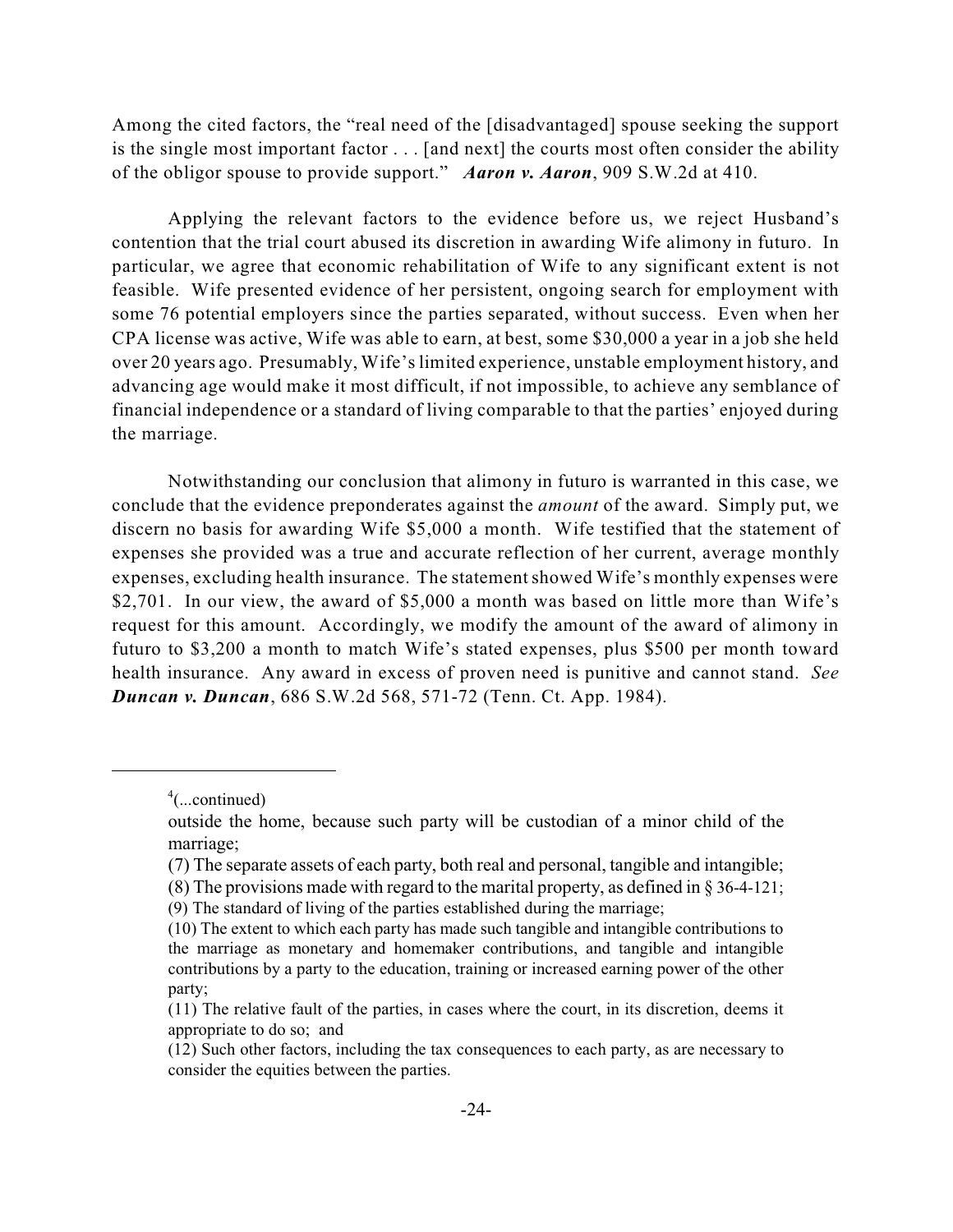Lastly, Husband asserts that the trial court erroneously calculated his income for purposes of calculating his child support obligation by averaging the gross deposits to his business account without deducting salaries, commissions and other business expenses. In unsupported, conclusory fashion, Husband argues in his brief that the method of calculation amounts to clear error and requests the case be remanded for reevaluation of his child support obligation.

The trial court calculated Husband's child support obligation as follows:

[C]urrent child support shall be based on the following:

[Wife] is the primary residential parent . . . and shall be credited with 365 days and [Husband] 0 days.

[Husband's] income for child support purposes shall be set at \$16,876.96 per month pursuant to the findings of fact and [Wife's] income shall be calculated at minimum wage for 40 hours per week.

[Husband] shall be given credit on the child support worksheet for \$312.50 per month for books, tuition, and activity fees paid for the  $\ldots$  [C] hild as long as the [C] hild is attending private school.

The child support amount pursuant to the child support guidelines would be \$1,737 per month. [Husband], after the deviation of \$312.50 per month would owe unto [Wife] \$1,434.50 in child support per month.

The trial court calculated Husband's monthly income "by dividing the \$766,340.04 in deposits over the past 46 months (January 2007 - October 2010) or \$16,876.96 per month."

Husband testified at the earlier contempt hearing that he subsisted entirely on social security benefits and his retirement income of \$1,450 a month. The only other evidence relevant to a determination of Husband's income came in the form of his bank statements, subpoenaed by Wife, showing monthly deposits to Husband's personal and business accounts at U.S. Bank. The statements reflect – in addition to the income as set forth herein which Husband acknowledged – frequent deposits in varying amounts from various sources in the